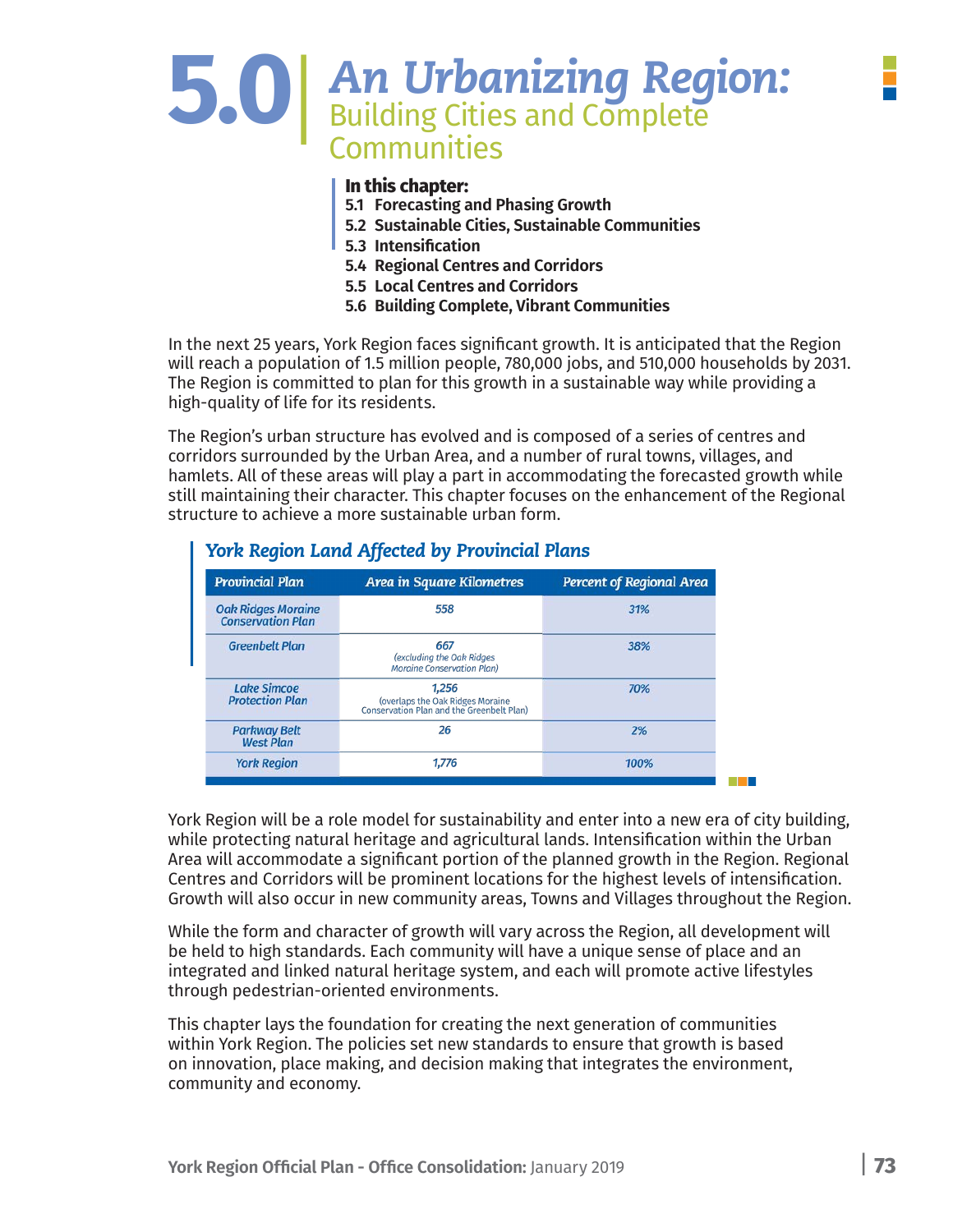

 **An Urbanizing Region Goal:**

#### **York Region Land Base Continuum**



# *5.1 Forecasting and Phasing Growth*

York Region continues to experience rapid population and employment growth. Since its creation in 1971, the Region's population has increased from 169,000 to over one million in 2008. Employment growth has increased tenfold, from 49,000 in 1971 to 490,000 in 2008. This dramatic growth makes York Region one of the fastest-growing municipalities in Canada.

The population and employment forecasts contained in this Plan are intended to be used as a guideline for growth in the Region. These forecasts aid in designating settlement and land use boundaries, planning for future transportation requirements, calculating water and wastewater capacity needs, determining housing needs and associated land requirements, estimating the need for social programs and new schools, and providing a basis for other services and program planning in the Region. These forecasts are also used by industry and business in making investment decisions.

Table 1 identifies the population and employment forecasts for York Region and its nine local municipalities to the year 2031. These forecasts were developed using an integrated and comprehensive approach. This approach included an analysis of human services, water and wastewater, transportation, environmental and fiscal impacts.

The forecast is based on several assumptions. Unexpected changes to these assumptions, such as shifts in federal immigration levels or the strength of the economy, could alter the outlook. York Region will continue to carefully monitor and update its forecasts and phasing to ensure a pace of growth that creates complete communities.

To achieve the forecast, new communities will be required in the Region. Complete communities require a variety of services to provide structure and create healthy, liveable places. These include human services and capital infrastructure, such as streets and wastewater systems. While the timing of delivery for these services can vary, the phasing policies of this Plan and co-ordination with agencies will ensure the effective delivery of services and encourage orderly, sustainable growth.

#### *Urban Area Expansions 2010*

*In 2010, the Region initiated three amendments to consider urban boundary expansions within East Gwillimbury, Vaughan and Markham. These expansion amendments were a result of the Region's land budget analysis undertaken as part of its Regional Municipal Comprehensive Review and followed the policy requirements of policy 5.1.12 of this Plan.*

**The Co**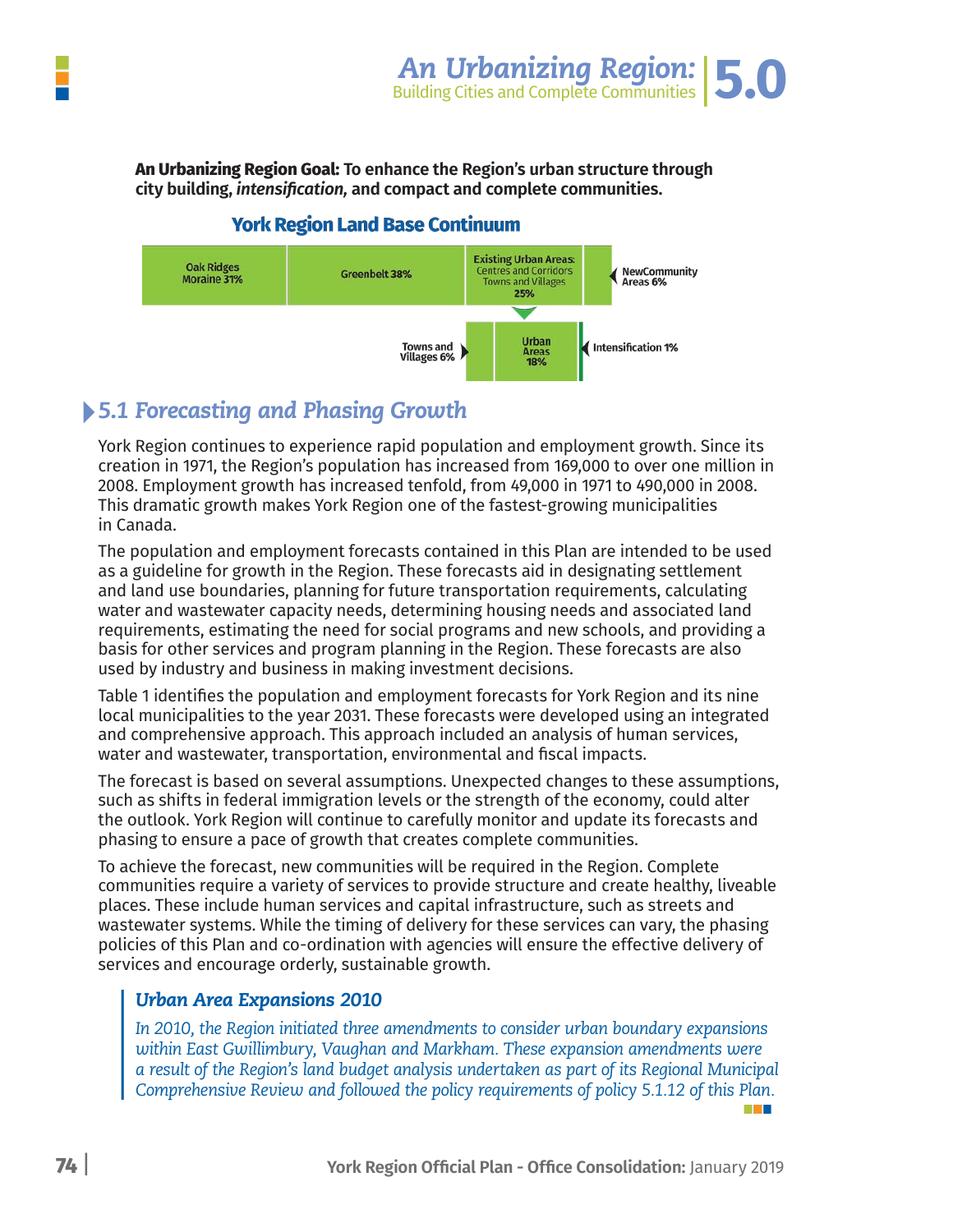

#### **Objective: To ensure that growth in York Region occurs in an orderly and sustainable manner.**

#### **It is the policy of Council:**

**5.1.1** That the land use planning horizon for York Region is the year 2031.

**5.1.2** That the population and employment forecasts in Table 1 be used as the basis for planning of new *development.*

**5.1.3** That a minimum Region-wide 10-year supply of lands for housing be designated in this Plan and that the York Region 10-Year Capital Plan ensures timely servicing.

**5.1.4** That local official plans shall not designate more than a 20-year supply of land for *development.* 

#### **Table 1 - York Region Population and Employment Forecast by Local Municipality**

| <b>Municipality</b>                                                     | 2006               | 2016                 | 2021                 | 2026                 | 2031                 |
|-------------------------------------------------------------------------|--------------------|----------------------|----------------------|----------------------|----------------------|
| <b>Aurora</b><br><b>Population</b><br><b>Employment</b>                 | 49,700<br>20,300   | 63,700<br>29,000     | 68,100<br>32,400     | 69,600<br>33,500     | 70,200<br>34,200     |
| <b>East Gwillimbury</b><br><b>Population</b><br><b>Employment</b>       | 22,000<br>5,900    | 34,700<br>11,600     | 48,100<br>18,700     | 66,300<br>26,700     | 86,500<br>34,400     |
| Georgina<br><b>Population</b><br><b>Employment</b>                      | 44,600<br>8,000    | 52,800<br>11,000     | 57,900<br>13,900     | 63,900<br>17,400     | 70,300<br>21,200     |
| <b>King</b><br><b>Population</b><br><b>Employment</b>                   | 20,300<br>7,100    | 27,000<br>9,700      | 29,900<br>11,000     | 32,500<br>11,400     | 34,900<br>11,900     |
| <b>Markham</b><br><b>Population</b><br><b>Employment</b>                | 273,000<br>144,800 | 337,800<br>200,300   | 370,300<br>221,500   | 398,300<br>231,200   | 421,600<br>240,400   |
| <b>Newmarket</b><br><b>Population</b><br><b>Employment</b>              | 77,600<br>42,100   | 88,700<br>47,600     | 91,900<br>48,700     | 94,500<br>49,000     | 97,100<br>49,400     |
| <b>Richmond Hill</b><br><b>Population</b><br><b>Employment</b>          | 169,800<br>61,100  | 216,900<br>86,100    | 231,400<br>94,300    | 239,100<br>97,400    | 242,200<br>99,400    |
| <b>Vaughan</b><br><b>Population</b><br><b>Employment</b>                | 249,300<br>162,200 | 329,100<br>226,000   | 360,400<br>248,900   | 388,800<br>257,600   | 416,600<br>266,100   |
| <b>Whitchurch-Stouffville</b><br><b>Population</b><br><b>Employment</b> | 25.500<br>10,900   | 49,400<br>19,200     | 55.800<br>21,900     | 59,100<br>22,700     | 60.600<br>23,000     |
| <b>York Region</b><br><b>Population</b><br><b>Employment</b>            | 931,900<br>462,300 | 1,200,100<br>640,500 | 1,313,800<br>711,200 | 1,412,100<br>746,900 | 1,500,000<br>780,000 |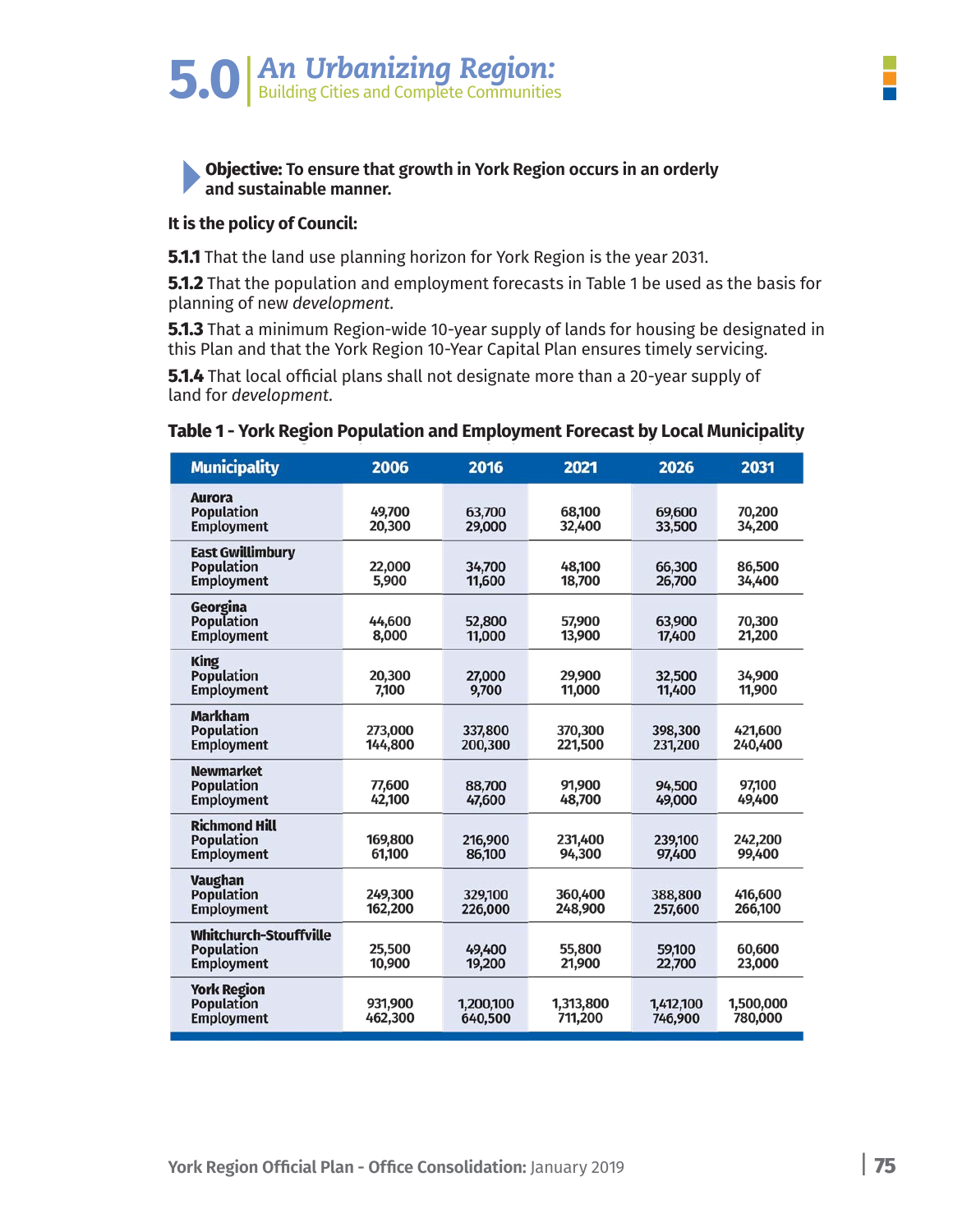

*Co-ordinating land use approvals with master plans ensures key infrastructure is provided to service forecast population and employment thresholds up to and beyond the current horizon. Key infrastructure includes:*

#### *Major Water and Wastewater Infrastructure includes:*

- *∙ Southeast Collector Sewer ∙ Duffin Creek Outfall ∙ Primary Trunk Sewer*
- *∙ Duffin Creek Wastewater Treatment Plant Expansion*
- *∙ Upper York Servicing Solution*

#### *Major Transit and Transportation Infrastructure includes:*

- *∙ Active Transportation facilities ∙ Subways and vivaNext Rapidways*
- *∙ GO Transit expansion ∙ 400-Series Highway Improvements and Extensions*
- *∙ Arterial road improvements including High Occupancy Vehicle lanes*
- *∙ Mid-Block Crossing of 400-Series Highway*

#### **It is the policy of Council:**

**5.1.5** To maintain a housing supply of 3 to 7 years in registered and draft approved plans of subdivision, condominium plans and/or site plans.

**5.1.6** To require local municipalities to develop a phasing plan for *new community areas* that is co-ordinated with the following Regional plans and policies:

- **a.** the *new community areas criteria* in Section 5.6 of this Plan;
- **b.** the fiscal policies in Section 4.5 of this Plan;
- **c.** the York Region 10-Year Capital Plan;
- **d.** the York Region Water and Wastewater Master Plan; and,
- **e.** the York Region Transportation Master Plan.

#### *Growth Management Minimum Targets*

*(further explanation in policy 8.2.3 of this Plan)*

- *∙ Minimum 40 per cent residential intensification within the built-up area by 2015 and beyond*
- *∙ Minimum 50 residents and jobs per hectare within the designated greenfield area*
- *∙ Minimum 25 per cent new affordable housing units*
- *∙ 2.5 floor space index in the Regional Centres*
- *∙ 3.5 floor space index in and around major Subway Stations*
- *∙ 25 per cent Woodland cover*
- *∙ Sustainable Building Targets in Section 5.2*



**Phasing:** Block A must be generally 75 per cent complete before development of Block B occurs

| Plan C |        |  |
|--------|--------|--|
|        | Plan B |  |
|        |        |  |
| Plan A |        |  |

**Sequencing:** Within a block, each plan must be developed in an orderly and co-ordinated manner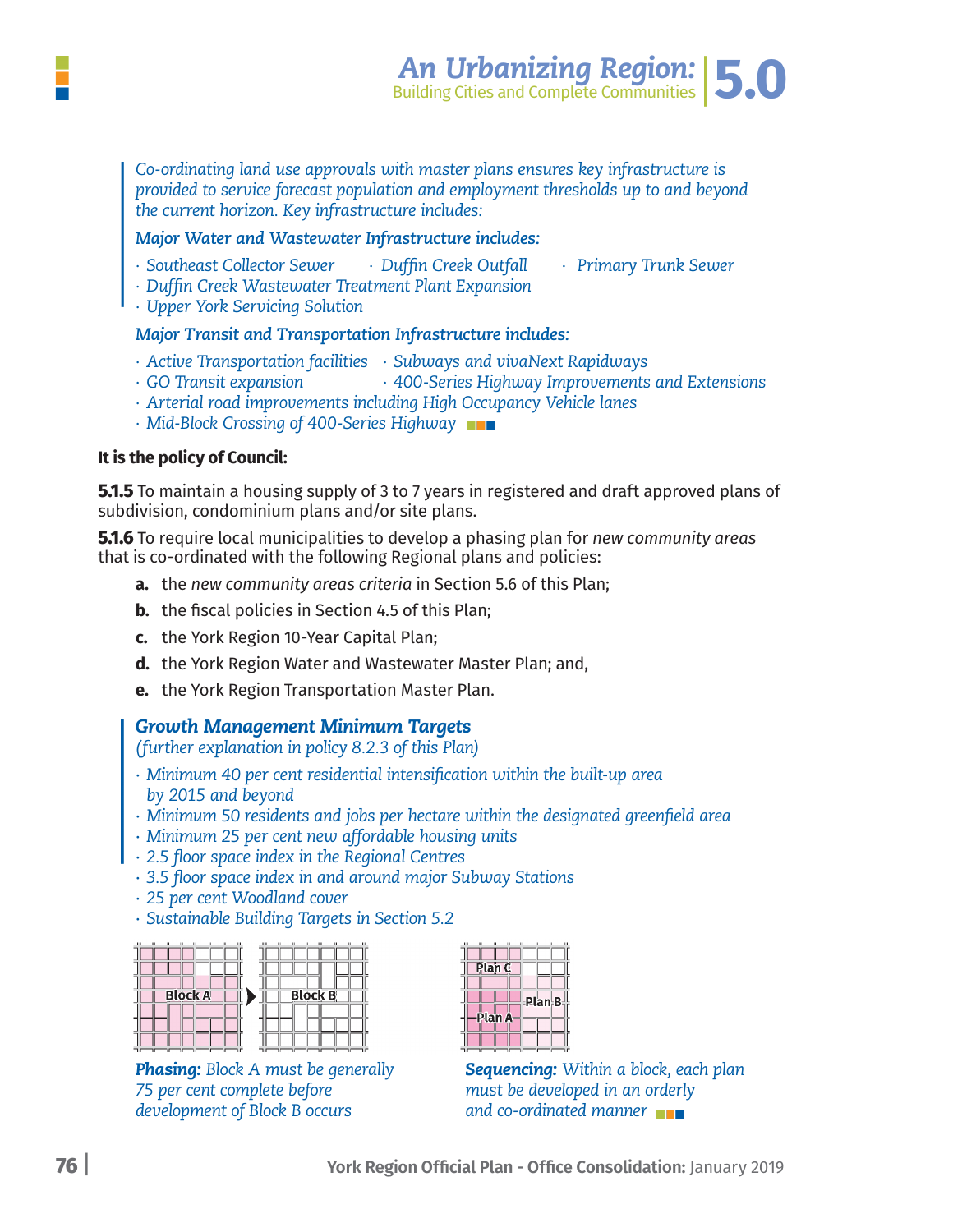

#### **It is the policy of Council:**

**5.1.7** To require that local official plans, master plans, capital plans and secondary plans be consistent with phasing plans prepared in accordance with policy 5.1.6.b through 5.1.6.e.

**5.1.8** To require, within each local municipality, that development of a phase for a *new community area* be substantially complete (i.e., generally 75 per cent of the residential land area which is available for development be built) before a subsequent phase may be registered.

**5.1.9** To require local municipalities to prepare detailed sequencing plans within each secondary plan that provide for an orderly and efficient progression of development to the next sequence, and are supported by water, wastewater, and transportation infrastructure, and the provision of human services.

*For all new development in York Region, the Region will continue to work with local municipalities, the development industry and other stakeholders to ensure:*

- *∙ a comprehensive, integrated and collaborative planning process;*
- *∙ the early identification of capital infrastructure (roads, transit, water and wastewater) and human services requirements;*
- *∙ the coordination of the delivery of capital infrastructure and human services; and,*
- *∙ continuous improvement in streamlining the approvals process.*

#### **It is the policy of Council:**

**5.1.10** To require the Town of East Gwillimbury to develop a phasing plan for employment land growth based policies 5.1.6.b through 5.1.6.e.

**5.1.11** That the forecasts in Table 1 be monitored annually and reviewed at least every 5 years, taking the following into account:

- **a.** the latest population and employment forecasts for the Region;
- **b.** the fiscal policies in Section 4.5 of this Plan;
- **c.** the York Region Water and Wastewater Master Plan;
- **d.** the York Region Transportation Master Plan;
- **e.** the York Region 10-Year Capital Plan; and,
- **f.** the pace of growth and shifts in the marketplace.

#### *Service Delivery in New Communities*

#### *Prior to Home Occupation*

- *∙ Streets ∙ Transit ∙ Water ∙ Wastewater*
	- *∙ Energy Utilities ∙ Cable/Communications ∙ Natural Gas*
- *At an Early Stage*
	- *∙ Schools ∙ Police, fire and ambulance services*
- *∙ Public open space ∙ Healthcare facilities ∙ Libraries*
- *∙ Community centres ∙ Preventive health programs*
- *∙ Social service support programs*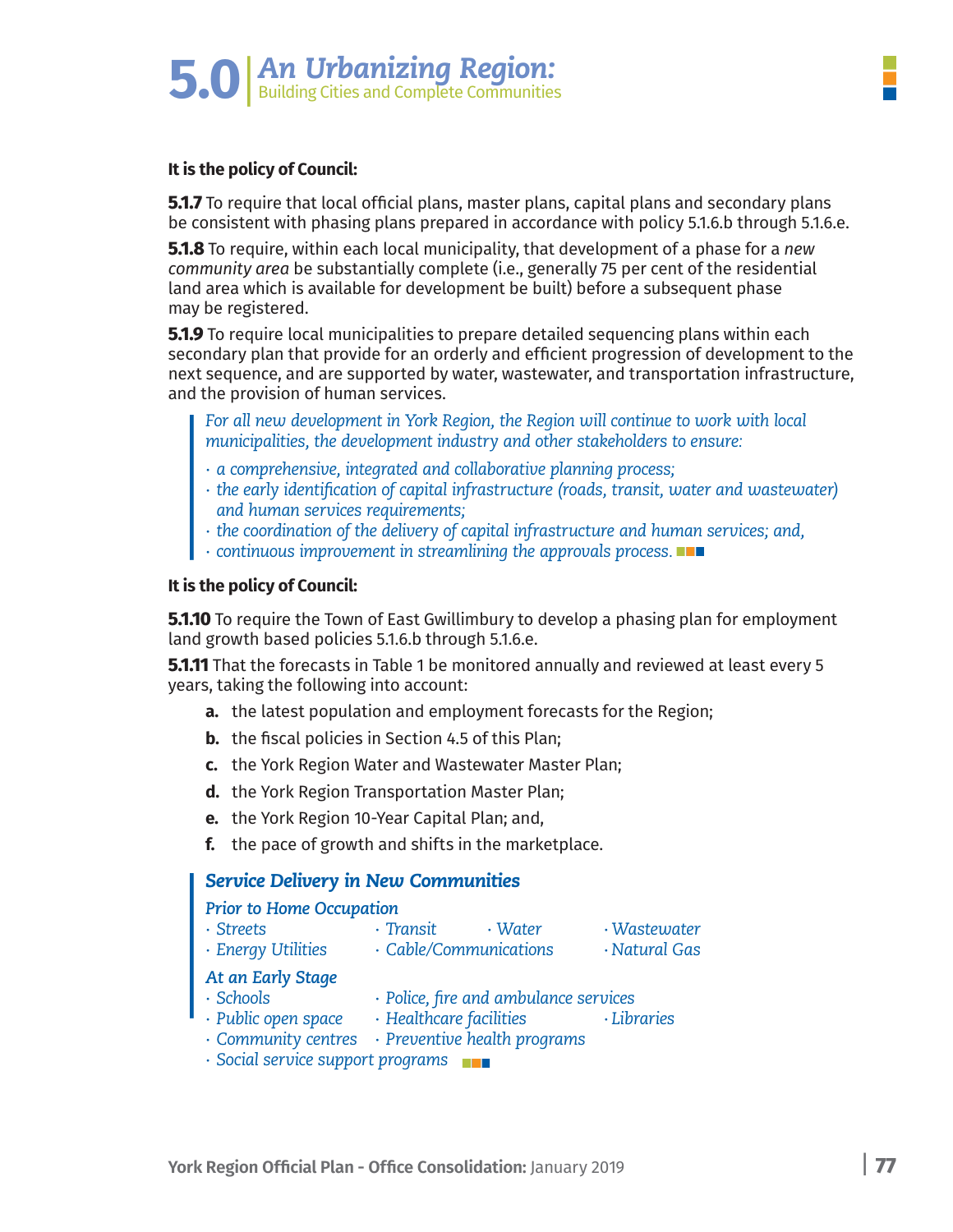

#### **It is the policy of Council:**

**5.1.12** That expansions of the Urban Area, shall only be initiated by the Region, in consultation with local municipalities, as part of a Regional *municipal comprehensive review* in conformity with Policy 2.2.8 of Places to Grow: Growth Plan for the Greater Golden Horseshoe and the following:

- **a.** population and employment forecasts for the Region;
- **b.** the role of the lands proposed for expansion in the context of local municipal growth management;
- **c.** the protection of and integration with the Regional Greenlands System;
- **d.** the amendment is large enough (e.g. a concession block) with clear and identifiable boundaries, such as concession streets, major natural features, rail or major utility corridors;
- **e.** the role of the lands proposed for expansion that is supportive of the Region's urban structure, including centres and corridors, Regional Rapid Transit Corridors, and GO commuter rail line;
- **f.** that expansions of the Urban Area are contiguous to an existing Urban Area;
- **g.** the completion of local municipal strategies and policies to phase in and achieve the intensification targets in this Plan;
- **h.** the existing or planned infrastructure required to accommodate the proposed expansion can be provided in a financially and environmentally sustainable manner;
- **i.** future expansions, to the Urban Area as shown on Map 1 of this Plan, are directed to lands outside the boundary of that Urban Area and outside the Greenbelt Plan Area Boundary;
- **j.** the Region and local municipalities shall protect for the opportunity for *new community areas* and employment lands within such lands that could be considered through any future *municipal comprehensive review;* and,
- **k.** other policies of this Plan.

**5.1.13** That the land area requirements for an urban expansion are identified as part of York Region's land budget exercise.

### *5.2 Sustainable Cities, Sustainable Communities*

By 2031 there will be an additional 577,000 residents, 234,000 households, 318,000 jobs, and over 180 million square feet of employment floor space across the Region. This growth will be accommodated in Regional Centres and Corridors, the Urban Area, Towns and Villages, and new community areas. While each of these areas is unique, they will be knitted together by common principles and policies that set a high standard for development. These complete communities will be designed to be sustainable by incorporating green building technologies, and renewable and alternative energy options,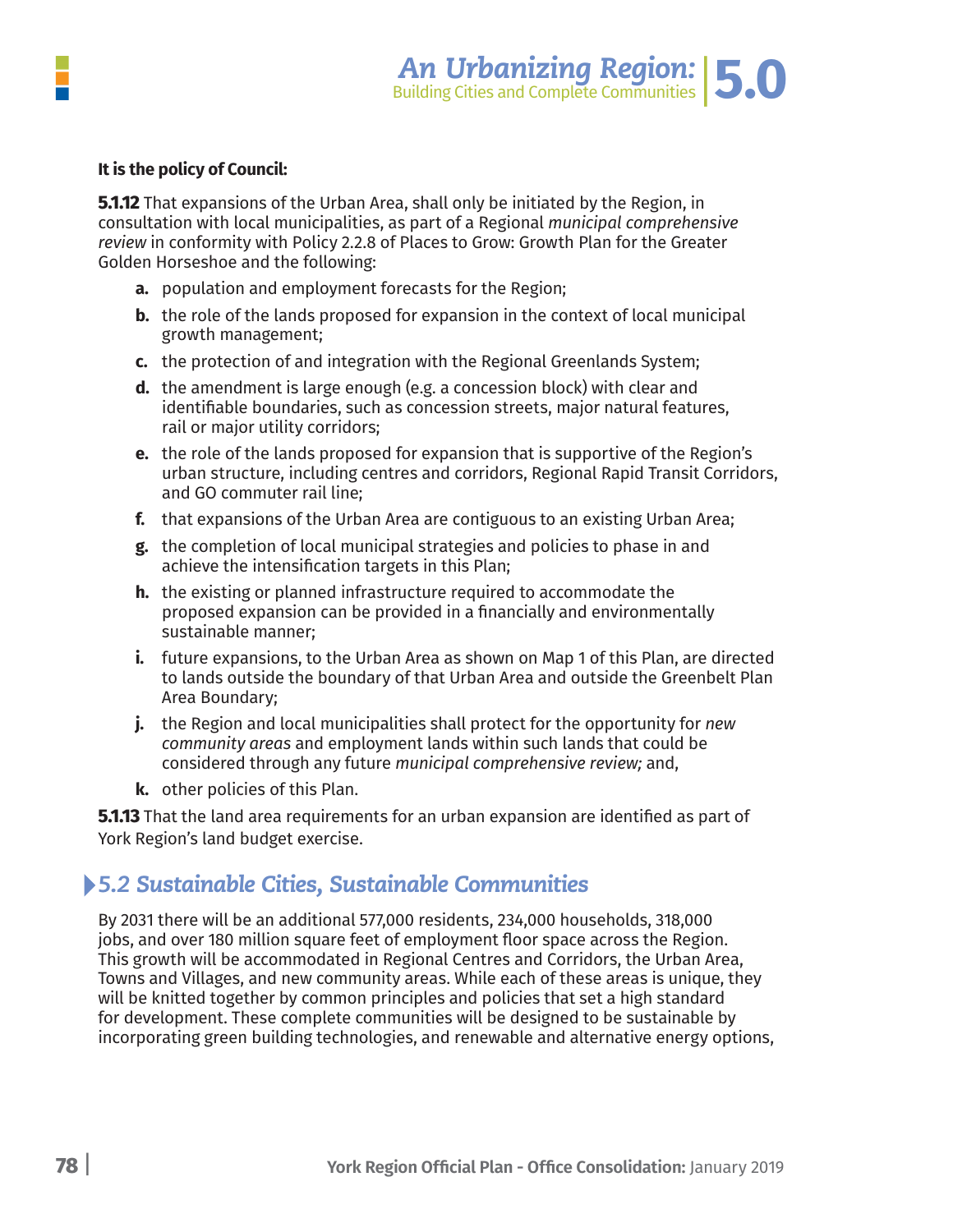and over time will evolve into zero carbon and zero waste communities. Standards will help to create well-designed communities that have integrated greenspace, pedestrian and transit networks, and that offer a variety of housing, transportation, human services, and employment options.

#### **Objective: To create high-quality, sustainable communities.**

#### **It is policy of Council:**

**5.2.1** That the policies in this section apply throughout York Region.

**5.2.2** That local municipalities, in co-operation with the Region, are required to develop and monitor growth management strategies that implement the policies of this Plan.

**5.2.3** That communities be designed to ensure walkability through interconnected and accessible mobility systems. These systems will give priority to pedestrian movement and transit use, provide pedestrian and cycling facilities, and implement the York Region Pedestrian and Cycling Master Plan.

**5.2.4** That *development* requiring Regional approval shall be supported by a transportation study that assesses impacts on the Region's transportation system and surrounding land uses. Significant *development* shall prioritize walking, cycling and transit.

**5.2.5** That a balance of residential and employment uses shall be provided throughout the Region to improve the possibilities for working and living in close proximity.

**5.2.6** To encourage *development* to incorporate live-work opportunities through a combination of flexible zoning permissions and accommodations for combined residential and business or personal services, office uses, and home occupations.

**5.2.7** That communities be designed to ensure accessibility to people of all ages, cultures and abilities.

**5.2.8** To employ the highest standard of urban design, which:

- **a.** provides pedestrian scale, safety, comfort, accessibility and connectivity;
- **b.** complements the character of existing areas and fosters each community's unique sense of place;
- **c.** promotes sustainable and attractive buildings that minimize energy use;
- **d.** promotes landscaping, public spaces and streetscapes;
- **e.** ensures compatibility with and transition to surrounding land uses;
- **f.** emphasizes walkability and accessibility through strategic building placement and orientation;
- **g.** follows the York Region Transit-Oriented Development Guidelines; and,
- **h.** creates well-defined, centrally-located urban public spaces.

**5.2.9** That retail, commercial, office, and institutional structures be carefully designed in a compact form and be pedestrian-oriented, transit-supportive, and multi-storey where appropriate.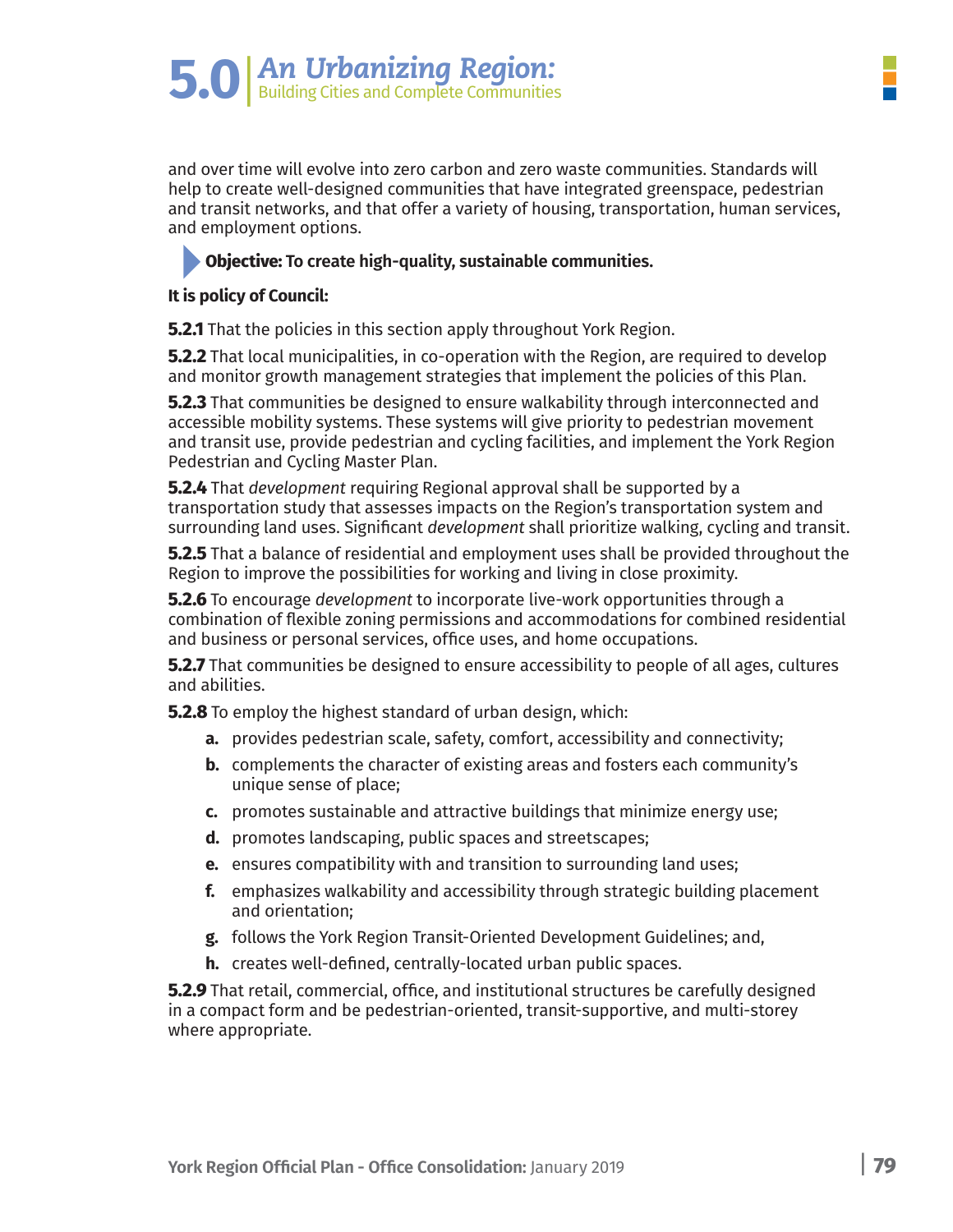

**5.2.10** That secondary plans and zoning by-laws shall, in consultation with the Region and related agencies, incorporate parking management policies and standards that include:

- **a.** reduced minimum and maximum parking requirements that reflect the walking distance to transit and complementary uses;
- **b.** shared parking requirements, where possible, reflecting variances in parking demand between complementary uses on a time-of-day, weekday/weekend, and monthly basis;
- **c.** on-street parking;
- **d.** site design that orients the main building entrance(s) to face the public street(s), provides a pedestrian friendly urban form, and where appropriate, as determined by the local municipality, does not permit the placement of surface parking spaces between the main building entrance and the major street;
- **e.** the design of surface parking to support redevelopment and retrofitting; and,
- **f.** preferential locations for carpooling and car-sharing spaces and bicycle storage requirements.

**5.2.11** That *development* have an integrated and innovative approach to water management, be water efficient, and minimize stormwater volumes and contaminant loads and maximize infiltration through an integrated treatment approach, which may include techniques such as rainwater harvesting, runoff reduction of solids and materials at source, constructed wetlands, bioretention swales, green roofs, permeable surfaces, clean water collection systems, and the preservation and enhancement of native vegetation cover.

**5.2.12** That r*enewable energy projects* and *alternative energy systems* shall be permitted throughout the Region in accordance with provincial and federal requirements, and that these permissions be incorporated into local official plans and zoning by-laws. Local municipalities shall specify in more detail where renewable projects that are not exempt from the Planning Act and alternative technologies will be permitted. Those renewable energy undertakings that are exempted from Planning Act approvals are subject to the Green Energy Act and Green Economy Act, 2009.

*Community Energy Plans set out a strategy to help the community reach goals of energy conservation, energy efficiency, and the reduction of greenhouse gas emissions that include:*

- *∙ Passive solar gains through design*
- *∙ On-site generation and district energy options such as solar, wind, water, biomass, and geothermal energy*
- *∙ Use of green and white roofs, greening to provide shade and light-coloured surface materials*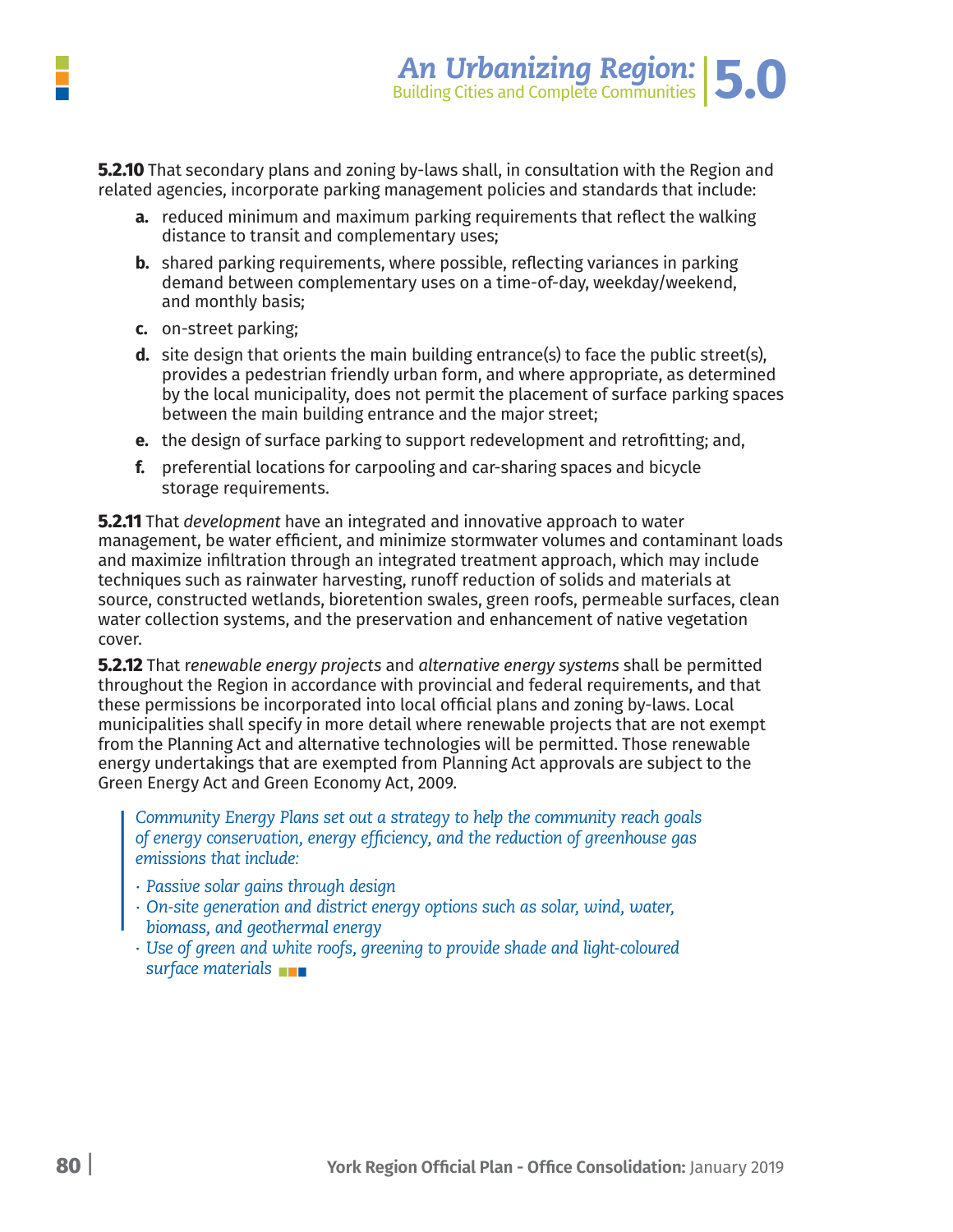

#### **It is policy of Council:**

**5.2.13** To encourage local municipalities to undertake municipal-wide Community Energy Plans. These plans will detail the municipality's energy use requirements and establish a plan to reduce energy demand and consider the use of alternative and renewable energy generation options and district energy systems, and will ensure that communities are designed to optimize passive solar gains.

**5.2.14** To require that the *designated greenfield area* achieve an average minimum density that is not less than 50 residents and jobs per hectare combined in the *developable area.*

**5.2.15** That approved secondary plans within the *designated greenfield area* that are not completely built should be re-examined to determine if 50 residents and jobs per hectare in the *developable area* can be achieved.

**5.2.16** To encourage that secondary and subdivision plans within the *designated greenfield area* that are not approved, be developed in accordance with policies 5.6.4 through 5.6.16.

**5.2.17** That local municipalities shall develop official plan policies and associated procedures for *development* on contaminated or potentially contaminated sites, including the use of community improvement plans where appropriate to promote *brownfield site* redevelopment.

**5.2.18** To establish, in co-operation with the Province and local municipalities, common density and *intensification* measurements, definitions and monitoring tools.

**5.2.19** That the New Communities *Guidelines* referenced in policy 5.6.17 provide guidance on addressing the policies of this Section. New *development* shall meet all items required by this Plan, and shall strive to achieve all encourage items in this Plan.

#### **Sustainable Buildings**

Building sustainable communities includes integrating land use and the built form. The policies of this Plan ensure that sustainable buildings are a key component of York Region's communities. The built form plays a major role in supporting the sustainability vision for the Region, by conserving more energy and water, supporting local industry by buying materials locally, and providing healthier indoor environments. As such, York Region is committed to leadership within the Province, in the areas of energy and water conservation in buildings.

**Objective: To ensure that buildings throughout York Region achieve a high level of water and energy conservation performance as a key component of sustainable communities.**

#### **It is the policy of Council:**

**5.2.20** To work with local municipalities and the development community to achieve energy efficiency levels that exceed the Ontario Building Code for residential buildings, and the Model National Energy Code for non-residential buildings.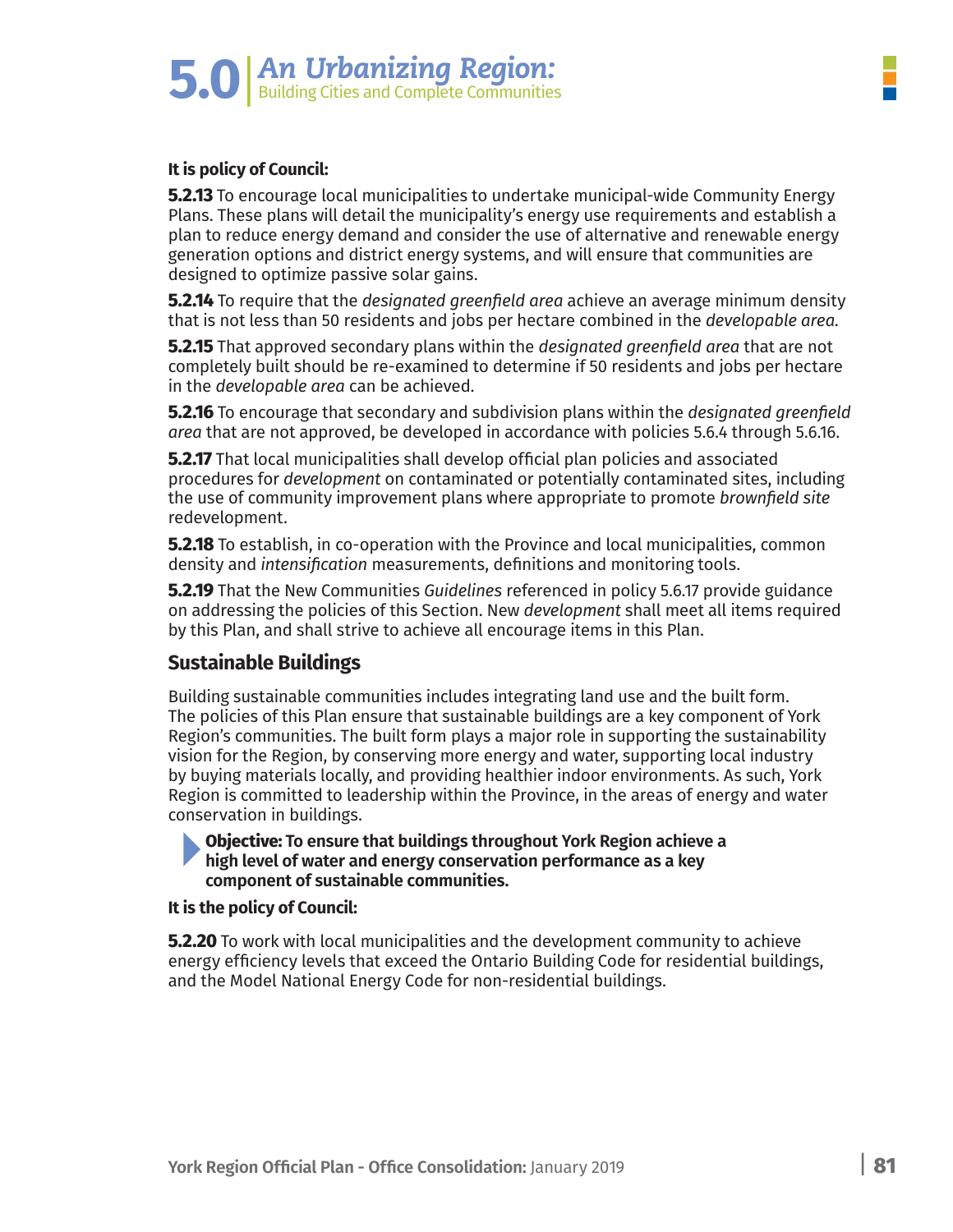

**5.2.21** To encourage the following energy efficiency and conservation targets for new buildings:

- **a.** Grade-related (3 storeys or less) residential buildings achieve a performance level that is equal to a rating of 83 or more when evaluated in accordance with Natural Resources Canada's EnerGuide for New Houses: Administrative and Technical Procedures.
- **b.** Mid- and high-rise residential (4 storeys and greater) and non-residential buildings be designed to achieve 40 per cent greater efficiency than the Model National Energy Code for Buildings, 1997.
- **c.** Industrial buildings (not including industrial processes) be designed to achieve 25 per cent greater energy efficiency than the Model National Energy Code for Buildings, 1997.

#### *EnerGuide and ENERGY STAR®*

*The EnerGuide rating is a standard measure of a home's energy performance. The energy efficiency level is rated on a scale of 0 to 100. A rating of 0 represents a home with major air leakage, no insulation and extremely high energy consumption. A rating of 100 represents a house that is airtight, well insulated and sufficiently ventilated and requires no purchased energy.* 



#### **It is the policy of Council:**

**5.2.22** To work with local municipalities and the development community to achieve 10 per cent greater water conservation than the Ontario Building Code (as amended to O. Reg. 315/11, January 1, 2012) for all new buildings.

**5.2.23** To encourage that all new buildings achieve 20 per cent greater water conservation than the Ontario Building Code (as amended to O. Reg. 315/11, January 1, 2012).

**5.2.24** To encourage that new buildings be designed and certified to LEED© Silver, Gold or Platinum standards, and to provide complementary incentive programs to achieve the successful implementation of LEED© buildings across York Region.

**5.2.25** To regularly review and update sustainable building incentive programs within York Region together with local municipalities. These programs may include water and wastewater servicing allocation credits, density bonusing, expedited processing of development approvals or the use of local municipal community improvement plans and associated financial tools.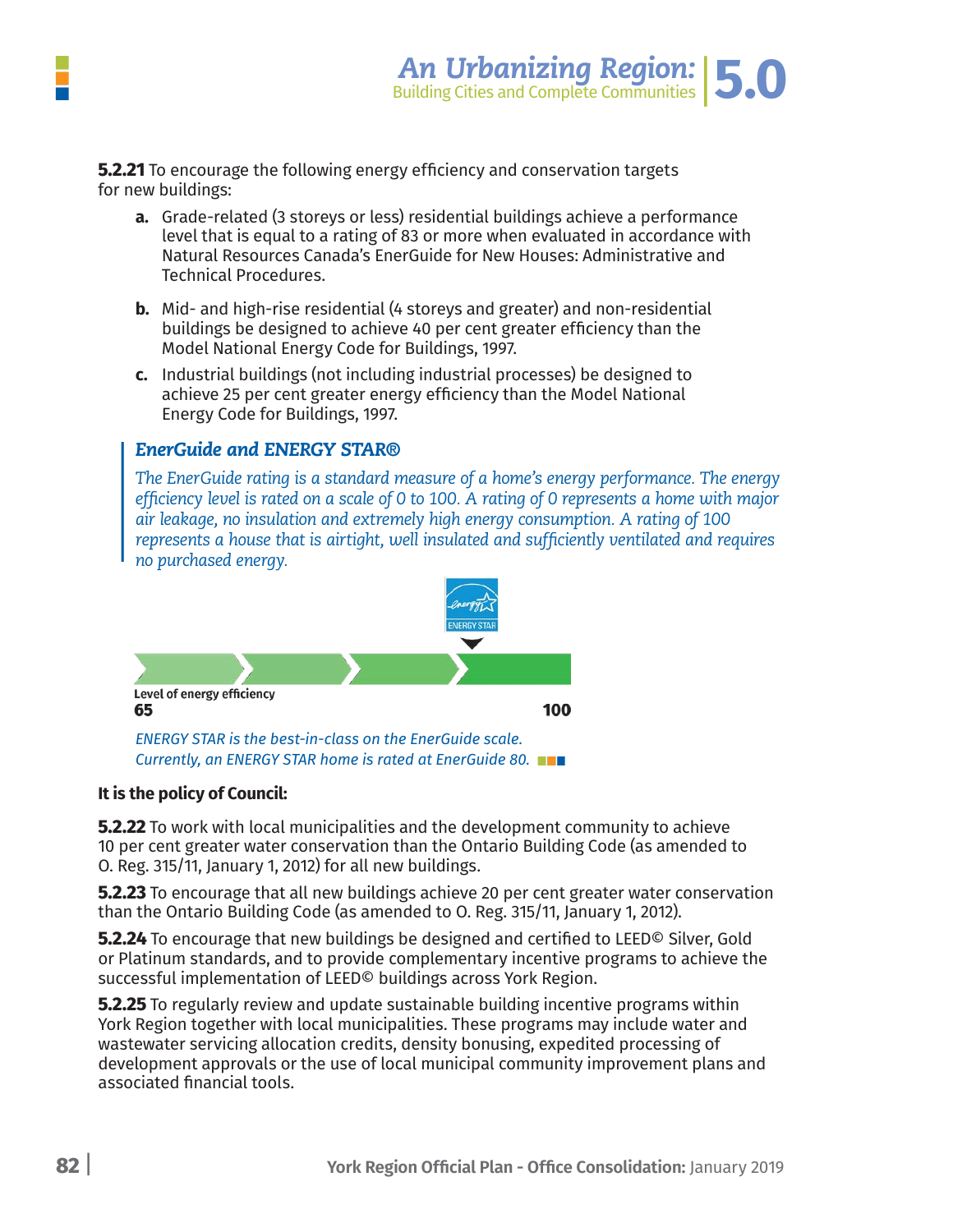*The Model National Energy Code for Buildings (MNECB) establishes minimum requirements for energy efficiency in new buildings. The MNECB applies to all buildings, other than houses of three storeys or less, and to additions of more than 10 m2 to such*  buildings. The document includes detailed information on building envelope, lighting, *electrical power, and heating, ventilating and air conditioning systems, which can offer major energy savings.*

#### **It is the policy of Council:**

**5.2.26** That *development* shall include a *solar design strategy* which identifies approaches that maximize solar gains and facilitate future solar installations (i.e. solar ready).

**5.2.27** To encourage retrofitting of existing buildings within the Urban Area and within Towns and Villages to the targets in 5.2.21 and 5.2.23 of this Plan.

**5.2.28** To encourage all new buildings to include on-site *renewable or alternative energy systems* which produce 25 per cent of building energy use. Where on-site *renewable or alternative energy systems* are not feasible, consideration of purchasing grid-source renewable energy is encouraged.

#### *Solar Ready*

*Natural Resources Canada provides specifications for Solar Ready Homes which are designed to facilitate the installation of roof-mounted solar domestic hot water and photovoltaic systems.*

- *∙ a roof location of suitable size, pitch and orientation;*
- *∙ labelled conduits from the mechanical room to the attic;*
- *∙ extra plumbing valves and fittings on the hot water heater;*
- *∙ an electrical outlet for the planned solar tank and wall space for PV controls; and,*
- *∙ identified locations of future components on construction plans.*

#### **It is the policy of Council:**

**5.2.29** To encourage enhanced indoor air quality in buildings, including the use of low or no volatile organic compound products; minimizing the leakage of combustion gases; reducing exposure to indoor pollutants by ventilating with outdoor air; and indoor moisture controls.

**5.2.30** To encourage the use of environmentally preferable materials including low volatile organic compound products, adhesives and finishes, high-renewable and recycled content products and certified sustainably harvested lumber in all new development.

**5.2.31** To restrict the use of potable water for outdoor watering.

**5.2.32** To require the installation of rainwater harvesting systems on all new residential buildings for outdoor irrigation and outdoor water use.

**5.2.33** To encourage the use of water conserving, drought resistant landscaping by:

- **a.** increasing topsoil depths and/or providing soil scarification;
- **b.** installing drought resistant sod;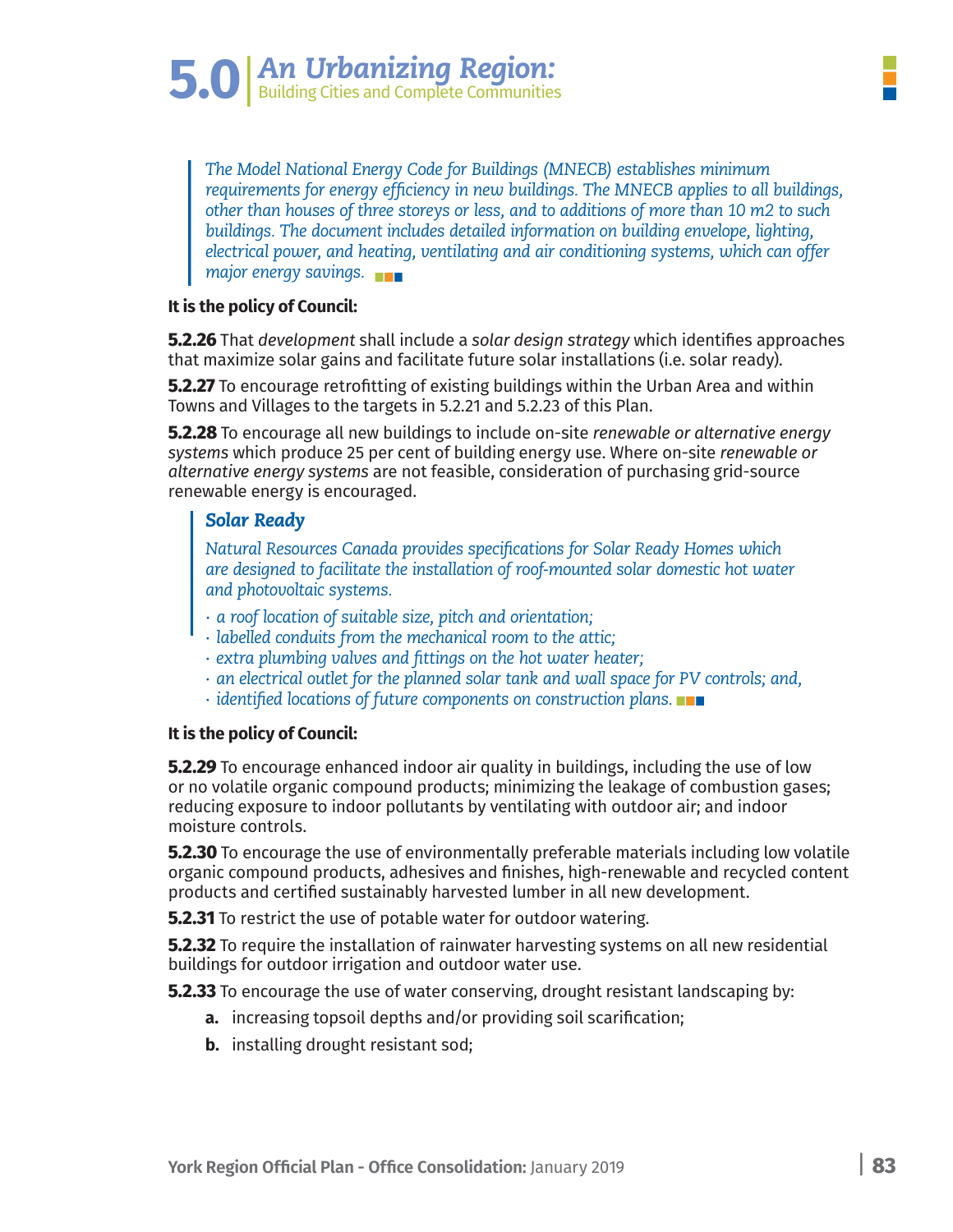

- c. providing landscape features that minimize the demand for water and synthetic chemicals by utilizing native and drought resistant species; and,
- **d.** installing permeable driveway surfaces.

#### *10 per cent Water Efficiency can be achieved through the installation of the following features:*

- *∙ 4.85 LPF single flush toilets installed in all bathrooms;*
- *∙ Low flow lavatory faucets (max flow of 5.87 litres per minute);*
- *∙ Low flow shower faucets (max flow of 7.5 litres per minute);*
- *∙ Water efficient Dishwasher (≤ 20.0 litres per cycle); and*
- *∙ Water efficient Clothes washer (Water Factor of ≤ 7.5)*

#### *20 per cent Water Efficiency can be achieved through the installation of the following features:*

- *∙ 4.1 LPF single flush toilets installed in all bathrooms;*
- *∙ Low flow lavatory faucets (max flow of 5.60 litres per minute);*
- *∙ Low flow shower faucets ( max flow of 6.6 litres per minute);*
- *∙ Water efficient Dishwasher (≤ 20.0 litres per cycle); and*
- *∙ Water efficient Clothes washer (Water Factor of < 5.5)*

#### **It is the policy of Council:**

**5.2.34** To encourage local heat island effects mitigation in all *development* including:

- **a.** green and/or white roofs;
- **b.** locating trees or other plantings to provide shading for at least 50 per cent of sidewalks, patios, and driveways, and within 15 metres of buildings; and,
- **c.** installing light-coloured paving materials including white concrete, grey concrete, open pavers and any material with a solar reflectance index of at least 29.

**5.2.35** To encourage the use of locally/regionally sourced building materials and to support the building and land development industry on the availability of local building materials.

**5.2.36** To ensure that all new development reduces construction waste and diverts construction waste from landfill consistent with policy 7.4.14 of this Plan.

**5.2.37** To work with local municipalities and the building and land development industry to develop resident, building owner and operator educational materials and training on sustainable buildings.

**5.2.38** To work with local municipalities and the building and land development industry to provide each resident, worker, and employer with information on the sustainability features of their communities including water and energy conservation, and mobility options.

**5.2.39** To support local municipalities and the building and land development industry with information, resources, and training to implement the sustainable building policies of this Plan.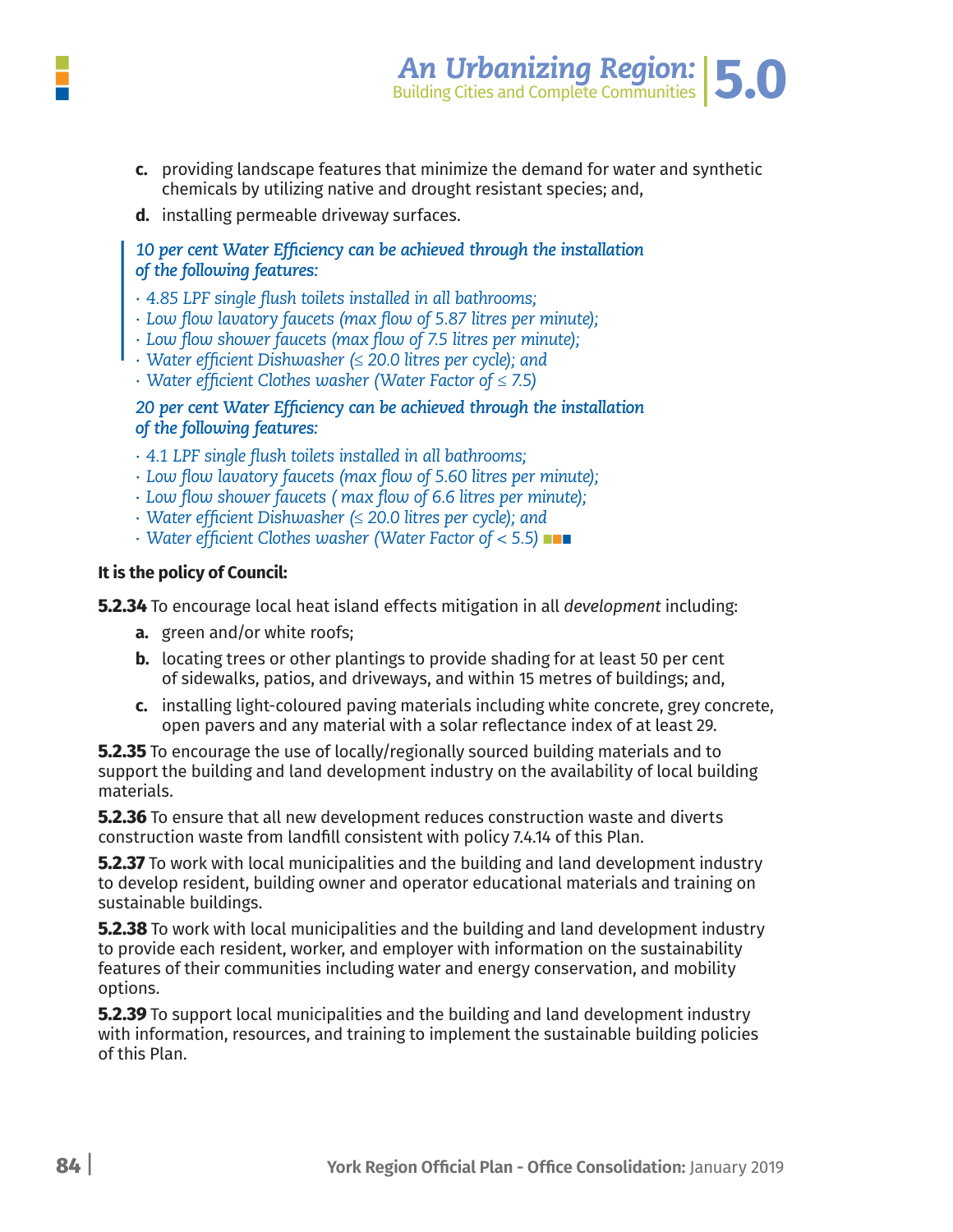**5.2.40** To require local municipalities to develop programs to ensure the successful implementation of the sustainable building policies of this Plan.

**5.2.41** To support local municipal initiatives in sustainable community planning and sustainable building policy and implementation to achieve building standards greater than the policies of this Plan and the Ontario Building Code.

**5.2.42** To consider the creation of an awards program to showcase sustainable buildings and communities in York Region.

*York Region has two incentive programs: Sustainable Development Through LEED® and the Sustainable House Incentive Program, which provide incentives for high density residential and grade-related residential development constructed to LEED® standards. Development can qualify for water and wastewater Servicing Allocation Credits within the proposed development that can be used to reduce the required allocation from the local municipality and/or to facilitate planning approvals for additional units on a site.*

# *5.3 Intensification*

York Region's urban structure will intensify into a new generation of sustainable and quality compact areas, with a focus on the Region's Centres and Corridors. These areas will provide a diverse and compatible mix of land uses, including residential and employment uses, to support vibrant neighbourhoods.

Intensification will occur in strategic locations in the built-up area to maximize efficiencies in infrastructure delivery, human services provision and transit ridership. These strategic locations are based on an intensification framework that recognizes that the highest density and scale of development will occur in the Regional Centres followed by the Regional Corridors. Local municipalities will identify smaller *intensification areas* within these strategic locations to accommodate a significant portion of future residential and employment growth. Planning effectively for intensification ensures clarity and certainty as to where development should occur.

Planning and design in *intensification areas* will provide well-designed public open spaces that create attractive and vibrant places; support walking, cycling and transit for everyday activities; and achieve an appropriate transition of built form to adjacent areas. It is also essential that human services and affordable housing locate in *intensification areas.* In this way, the services themselves become part of the urban community.

Intensification will further enhance the planned urban structure and advance the Region's city building initiative.

#### **Objective: To create vibrant and sustainable urban areas.**

#### **It is policy of Council:**

**5.3.1** That by the year 2015 and for each year thereafter, a minimum of 40 per cent of all residential *development* will occur within the built-up area as defined by the Province's Built Boundary in Places to Grow: Growth Plan for the Greater Golden Horseshoe.

**5.3.2** That the York Region 2031 Intensification Strategy shall be implemented.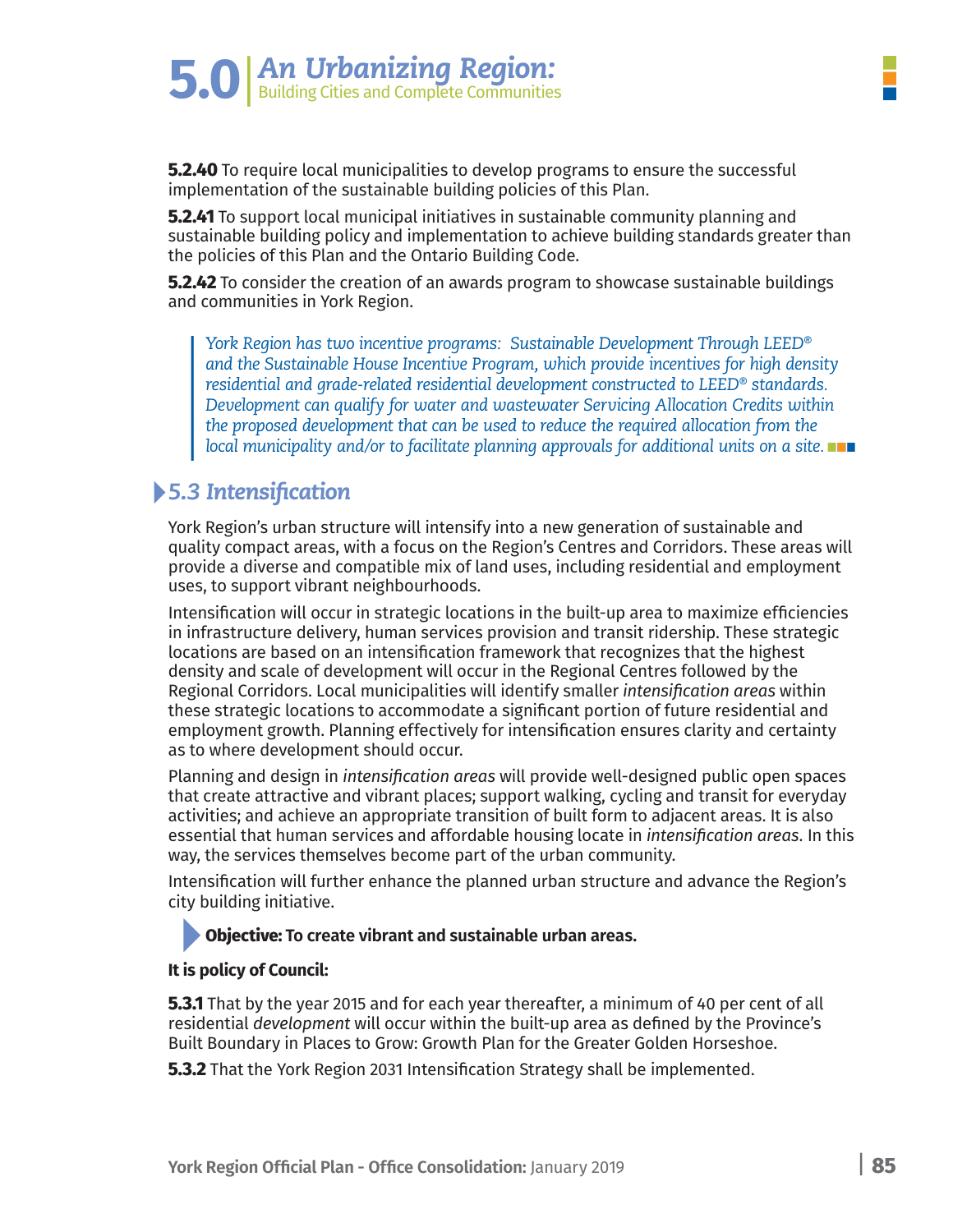

**5.3.3** That local municipalities shall complete and adopt their own intensification strategies based on the York Region 2031 Intensification Strategy and on the Region's Intensification Guide. The local municipal intensification strategies, developed in cooperation with the Region, shall:

 **a.** plan to meet and/or exceed *intensification* targets identified in Table 2.

Table 2 - York Region Residential Intensification<br>Targets by Local Municipality 2006-2031

| <b>Municipality</b>           | <b>Units</b> |  |
|-------------------------------|--------------|--|
| <b>Aurora</b>                 | 3,140        |  |
| <b>East Gwillimbury</b>       | 1,030        |  |
| Georgina                      | 2,690        |  |
| <b>King</b>                   | 920          |  |
| <b>Markham</b>                | 31,590       |  |
| <b>Newmarket</b>              | 5,250        |  |
| <b>Richmond Hill</b>          | 15,300       |  |
| <b>Vaughan</b>                | 29,300       |  |
| <b>Whitchurch-Stouffville</b> | 1,500        |  |
| <b>York Region</b>            | 90,720       |  |
|                               |              |  |

- **b.** identify the role for each of the following:
	- **i.** Regional Centres and Corridors;
	- **ii.** GO Transit train stations and bus terminals, and subway stations;
	- iii. Local Centres and Corridors;
	- iv. Other major streets:
	- v. Local infill; and,
	- vi. Secondary suites.
- c. identify and map intensification areas and provide targets for each area;
- d. identify appropriate density ranges for intensification areas that support the Intensification Matrix Framework;
- e. incorporate employment opportunities into intensification areas:
- f. plan for a range and mix of housing, taking into account affordable housing needs; and,
- g. identify implementation policies and strategies to prioritize, phase in and achieve local municipal intensification targets.

**5.3.4** That the distance to a transit stop in the Urban Area is within 500 metres (a 5-to-10-minute walk) for 90 per cent of the residents and no more than 200 metres for 50 per cent of residents.

**5.3.5** That intensification areas are planned and designed to meet:

- **a.** the York Region Transit-Oriented Development Guidelines; and,
- **b.** the Region's implementation guidelines for Regional Centres and Corridors.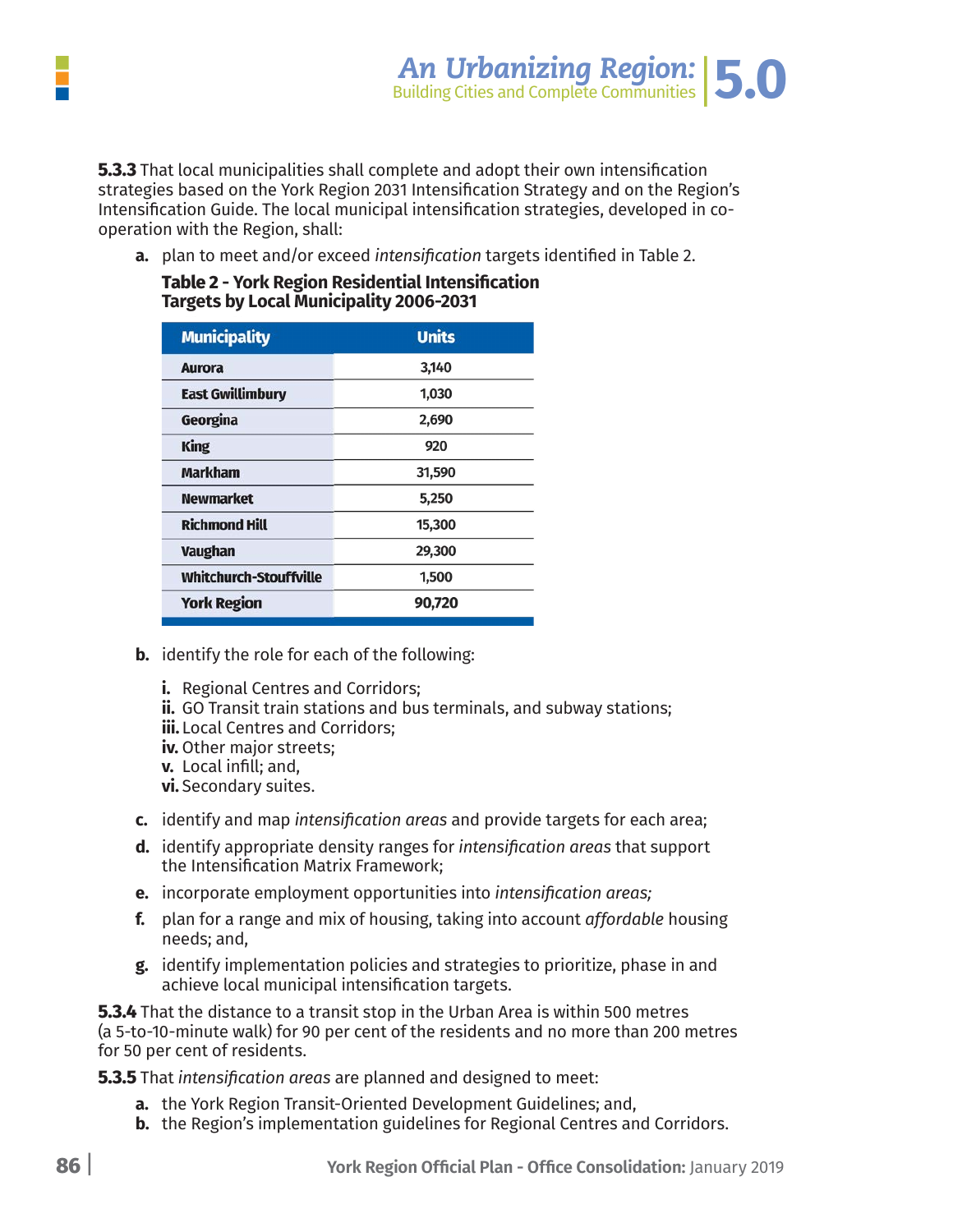# **5.0** An Urbanizing Region:

**5.3.6** That *intensification areas* be planned and designed to achieve an appropriate transition of built form to adjacent areas.



#### **It is policy of Council:**

**5.3.7** That open spaces shall be provided that include:

- **a.** active recreational facilities;
- **b.** passive parks and open spaces;
- **c.** meeting places and urban squares that incorporate art, culture and heritage; and,
- **d.** opportunities for community gardening.

**5.3.8** That the Regional Greenlands System shall be protected and enhanced and include pedestrian-accessible green spaces and passive parks, where appropriate.

**5.3.9** That parking shall be managed in a manner consistent with policies 5.2.10, 5.4.8, 5.4.9 and 5.4.26.c of this Plan.

**5.3.10** That retail, commercial, office, and institutional structures shall be well designed, street-oriented and pedestrian scaled, and shall include, wherever appropriate as determined by the local municipality , mixed-use, multi-storey buildings, and public meeting spaces in order to support the planned urban structure and density targets of this Plan.

**5.3.11** That human services facilities be located in close proximity to public transit.

**5.3.12** To work with local municipalities to raise awareness on the benefits of intensification with the public and stakeholders.

**5.3.13** To encourage the redevelopment of *brownfield sites* to revitalize lands that may be contaminated, underutilized, derelict or vacant.

**5.3.14** That floodplain *special policy areas* should not be planned for intensification beyond the level of development that is currently provided for in the local municipal official plan, unless it has been demonstrated that no other alternatives exist outside the floodplain. Any change in the level of development within the *special policy area* must be comprehensively assessed by the municipality and in accordance with policy 2.3.19 of this Plan.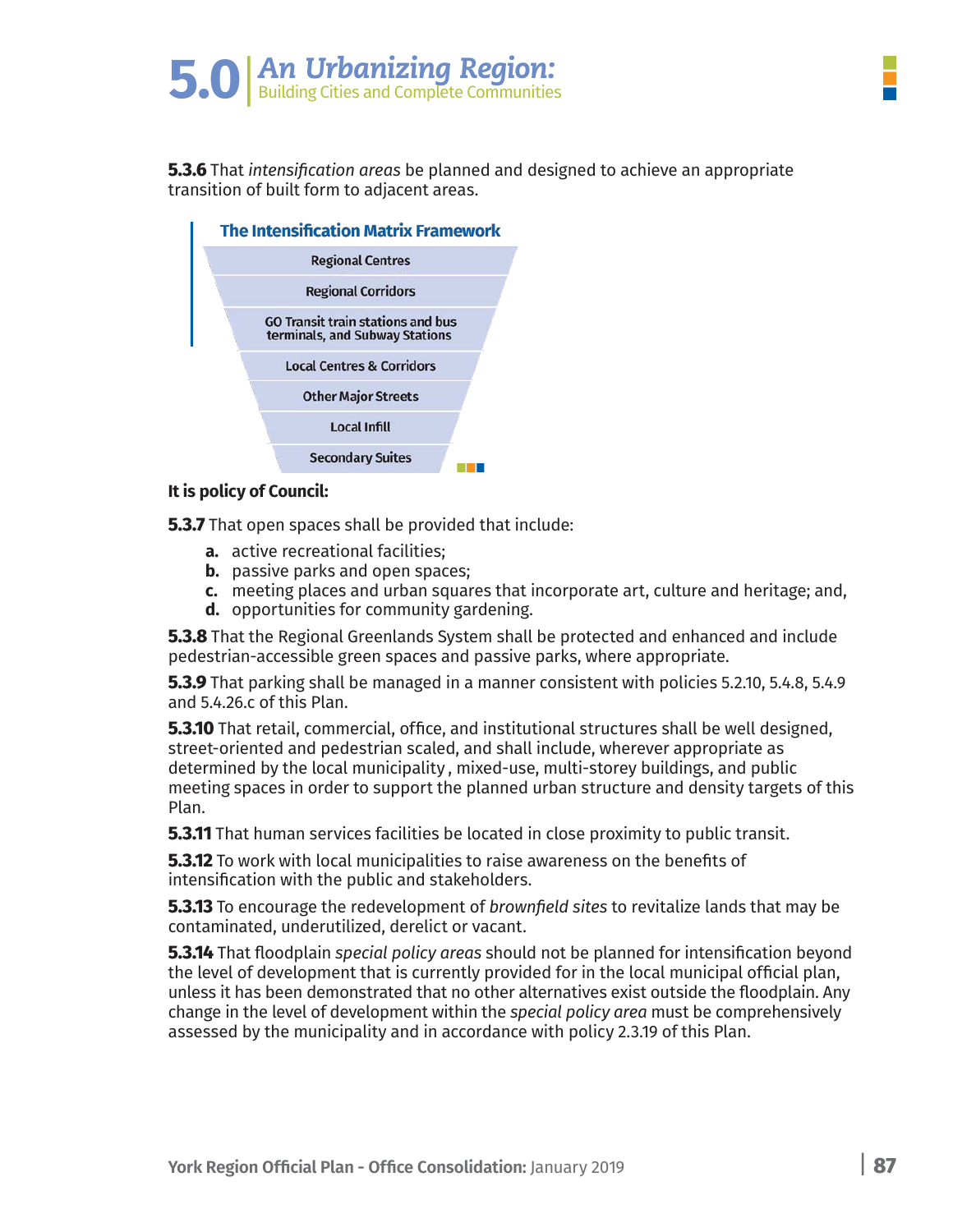

# *5.4 Regional Centres and Corridors*

York Region's evolution into a diverse and robust urban system within the Greater Toronto and Hamilton Area is rooted in the planning and implementation of the Regional Centres and Corridors which form the foundation of the Region's city building model of development.

A forward-looking and co-ordinated planning approach for the Regional Centres and Corridors is necessary to realize the vision of a vibrant and liveable city. This approach combines the Region's significant investments in rapid transit with a land use planning system that creates compact, sustainable, and people-oriented places, integrates community needs with effective services, bolsters the Region's economic competitiveness, and preserves natural heritage and agricultural areas.

The Region is advancing this vision by strategically focusing growth within the Urban Area to conserve resources and to create sustainable and lively communities. The Regional Centres and Corridors are the focus of this city building approach to sustainable growth and place making, and are the foundation of the Region's urban structure.

## **City Building**

City building is an approach to planning and development in the Urban Area that is socially inclusive, environmentally sustainable, and economically vibrant. City building creates communities that are compact, well-designed and lively, are served by subways and rapid transit, and have exciting opportunities to live, work, and play. This approach is a shift in how growth is accommodated. It is about building "up and not out," to protect valuable resources and creating a sense of place, for today and tomorrow, and for a growing and changing population. The policies in this section direct how city building will shape the Regional Centres and Corridors, combining a bold vision for the future with practical and adaptable directions to meet community needs in changing times.



#### **Objective: To achieve an urban, integrated and connected system of Regional Centres and Corridors.**

#### **It is the policy of Council:**

**5.4.1** That the Regional Centres and Corridors, as shown on Map 1, serve a critical role as the primary locations for the most intensive and greatest mix of *development* within the Region.

**5.4.2** To recognize and support a hierarchy within the system of Regional Centres and Corridors, in keeping with the York Region 2031 Intensification Strategy, wherein Regional Centres are focal points for the highest densities and mix of uses.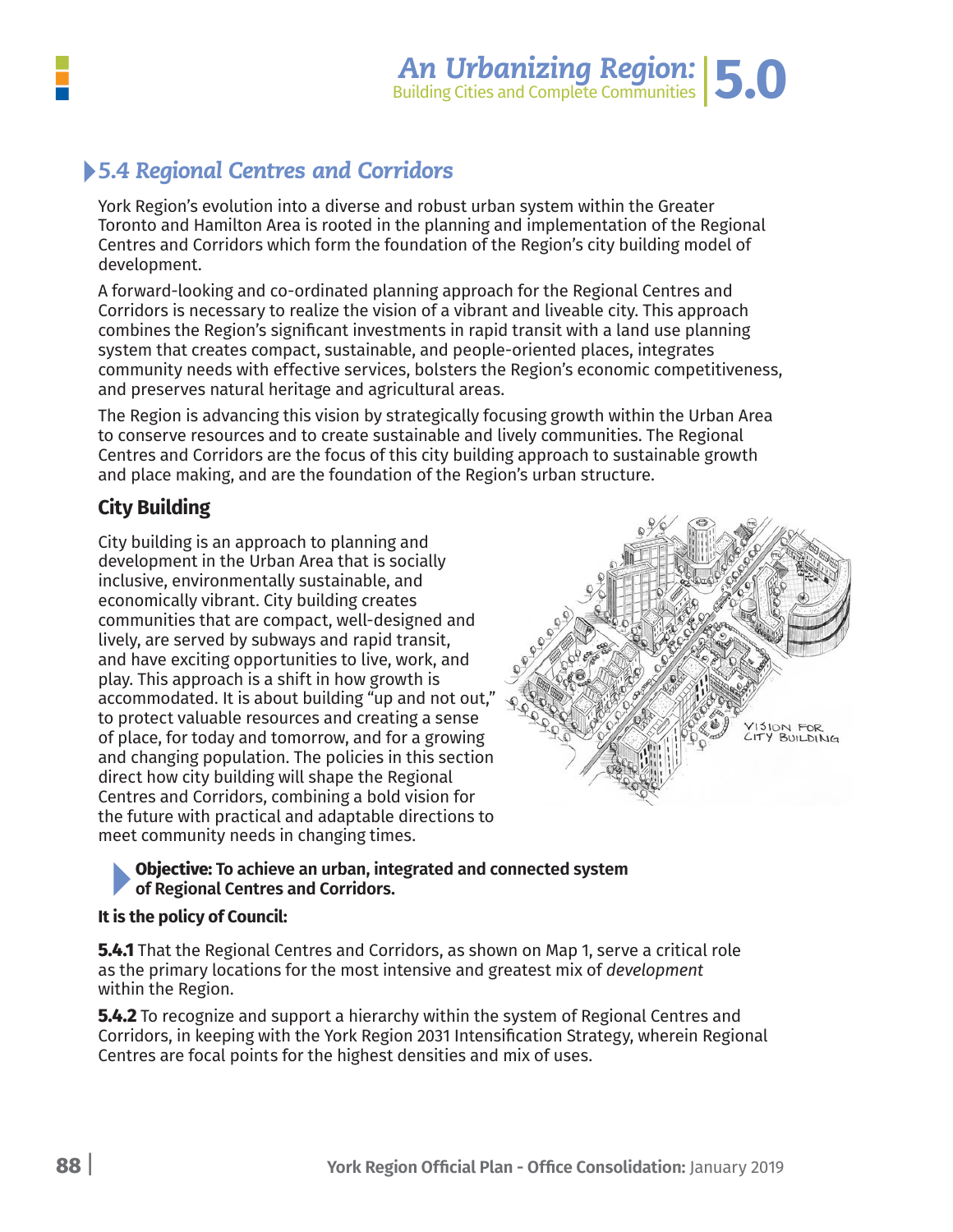**5.4.3** To recognize that the Regional Centres and Corridors form part of a larger regional system of urban growth centres and *intensification* corridors, which are vital to the long term prosperity and identity of communities within the Greater Toronto and Hamilton Area.

**5.0** An Urbanizing Region:

**5.4.4** To work with local municipalities, the Provincial and Federal government, related agencies and the development industry in implementing the Regional Centres and Corridors system.

**5.4.5** That *development* within Regional Centres and Corridors be of an urban form and design that is compact, mixed-use, oriented to the street, pedestrian- and cyclist-friendly, and transit supportive.

**5.4.6** That comprehensive secondary plans for Regional Centres and *key development areas* along Regional Corridors be prepared by local municipalities and implemented in co-operation with the Region and related agencies. These secondary plans shall include:

- **a.** minimum density requirements and targets established by the Region and the Province;
- **b.** the establishment, implementation and/or continuation of a fine-grained street grid that incorporates sidewalks and bicycle lanes;
- **c.** an urban built form that is massed, designed and oriented to people, and creates active and attractive streets for all seasons with ground-floor uses such as retail, human and personal services;
- **d.** a concentration of the most intensive *development* and greatest mix of uses within a reasonable and direct walking distance of rapid transit stations and/or planned subway stations;
- **e.** a minimum requirement that 35 per cent of new housing units be *affordable,* offering a range of compact housing forms and tenures, and intrinsically *affordable* units for low and moderate income households;
- **f.** policies that sequence *development* in an orderly way, co-ordinated with the provision of human services, transit and other infrastructure;
- **g.** policies to ensure excellence in urban design and sustainable construction methods, including winter design;
- **h.** requirements to reduce and/or mitigate urban heat island effects, by considering the use of green and white roofs, greening to provide shade and light-coloured surface materials;
- **i.** policies that establish urban greening targets, which may be achieved through urban forest canopy, green walls, requirements for on-site greening;
- **j.** provisions for an urban public realm, including passive and active parks and meeting places, such as urban squares, which incorporate art, culture and heritage, and that contribute to a sense of place and clear identity;
- **k.** policies that encourage the inclusion of public art in all significant private sector developments and that require the dedication of 1 per cent of the capital budget of all major Regional and local municipal buildings to public art;
- **l.** policies to ensure natural and recreational connections and enhancements to and within local and Regional Greenlands Systems;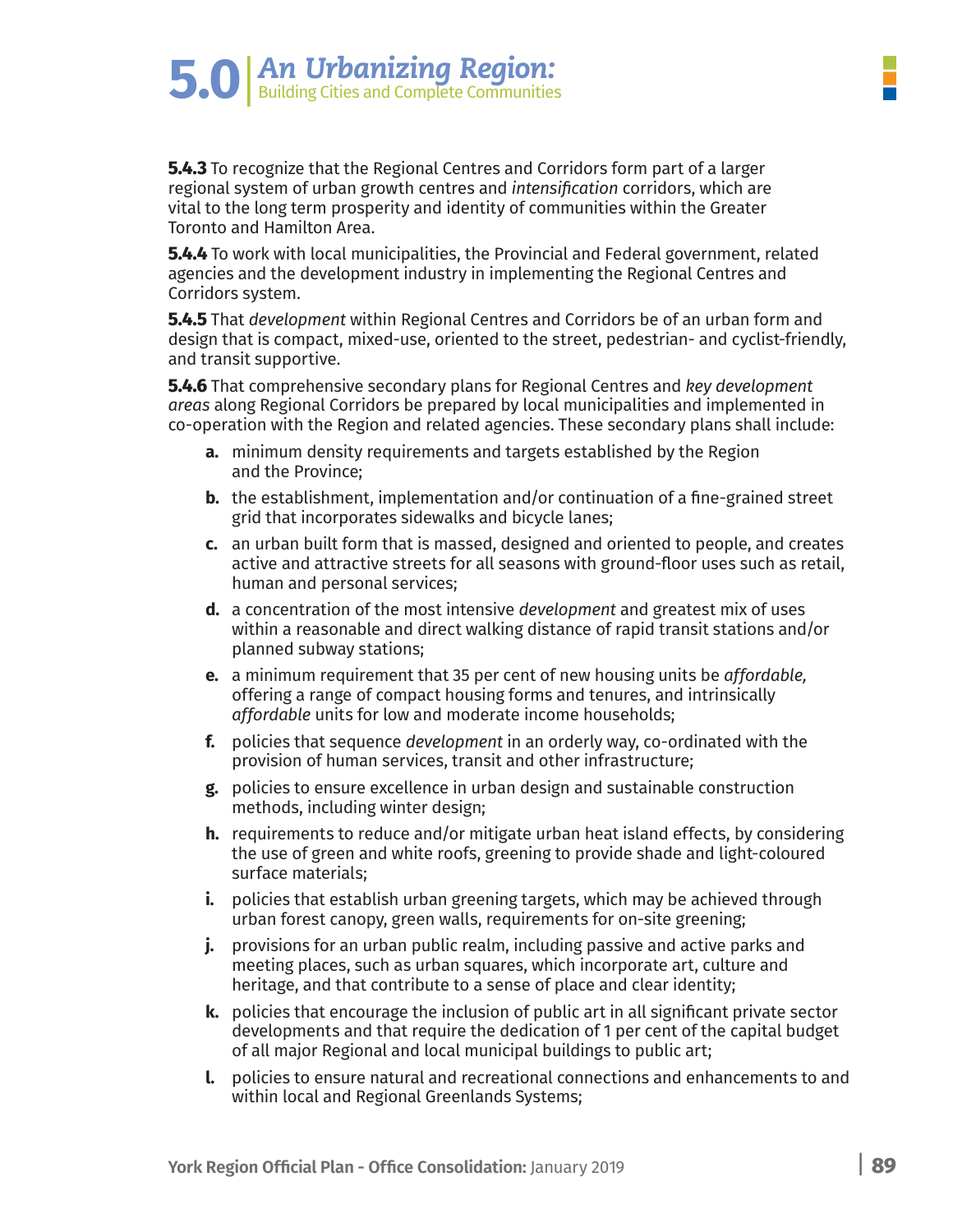

- **m.** policies to require innovative approaches to urban stormwater management, including alternatives to conventional retention ponds, low-impact development, green roofs, and water capture and reuse
- **n.** a mobility plan that addresses the criteria in policy 5.6.12 in this Plan with an emphasis on delivering a weather-protected system of pedestrian and cycling paths and facilities;
- **o.** requirements for new school sites to be constructed to an urban standard, including the consideration of alternative site size and design standards, multi-storey buildings and shared facilities; and,
- **p.** provisions for human services that meet local community and Region-wide needs.

**5.4.7** To encourage local municipalities to re-examine the policies and design of existing secondary plans within the Regional Centres and Corridors to meet the requirements of policy 5.4.6 in this Plan.

**5.4.8** That secondary plans and zoning by-laws shall, in consultation with the Region and related agencies, incorporate parking management policies and standards that include:

- **a.** reduced minimum and maximum parking requirements that reflect the walking distance to transit and complementary uses;
- **b.** shared parking requirements where possible, reflecting variances in parking demand between complementary uses on a time-of-day, weekday/weekend, and monthly basis;
- **c.** site design that orients the main building entrance(s) to faces the public street(s), provides a pedestrian friendly urban form, and where appropriate, as determined by the local municipality, does not permit the placement of surface parking spaces between the main building entrance and the major street;
- **d.** an approach that anticipates and plans for the transition of surface parking to structured/underground parking as site *development* evolves; and,
- **e.** preferential locations for carpooling and car-sharing spaces.

**5.4.9** That all new buildings shall front the major street. Reverse lotting on the street is not permitted and site design shall orient the main building entrance(s) to face the public street(s) and provide a pedestrian friendly urban form and where appropriate, as determined by the local municipality, does not permit surface parking between the main building entrance and the major street.

**5.4.10** That local municipalities consider innovative implementation strategies for Regional Centres and Corridors that include as-of-right zoning, streamlined development approvals, development permits and other applicable tools.

**5.4.11** That Regional Centres and Corridors shall be considered as the primary locations for public facilities and services such as government offices, educational institutions, and hospitals.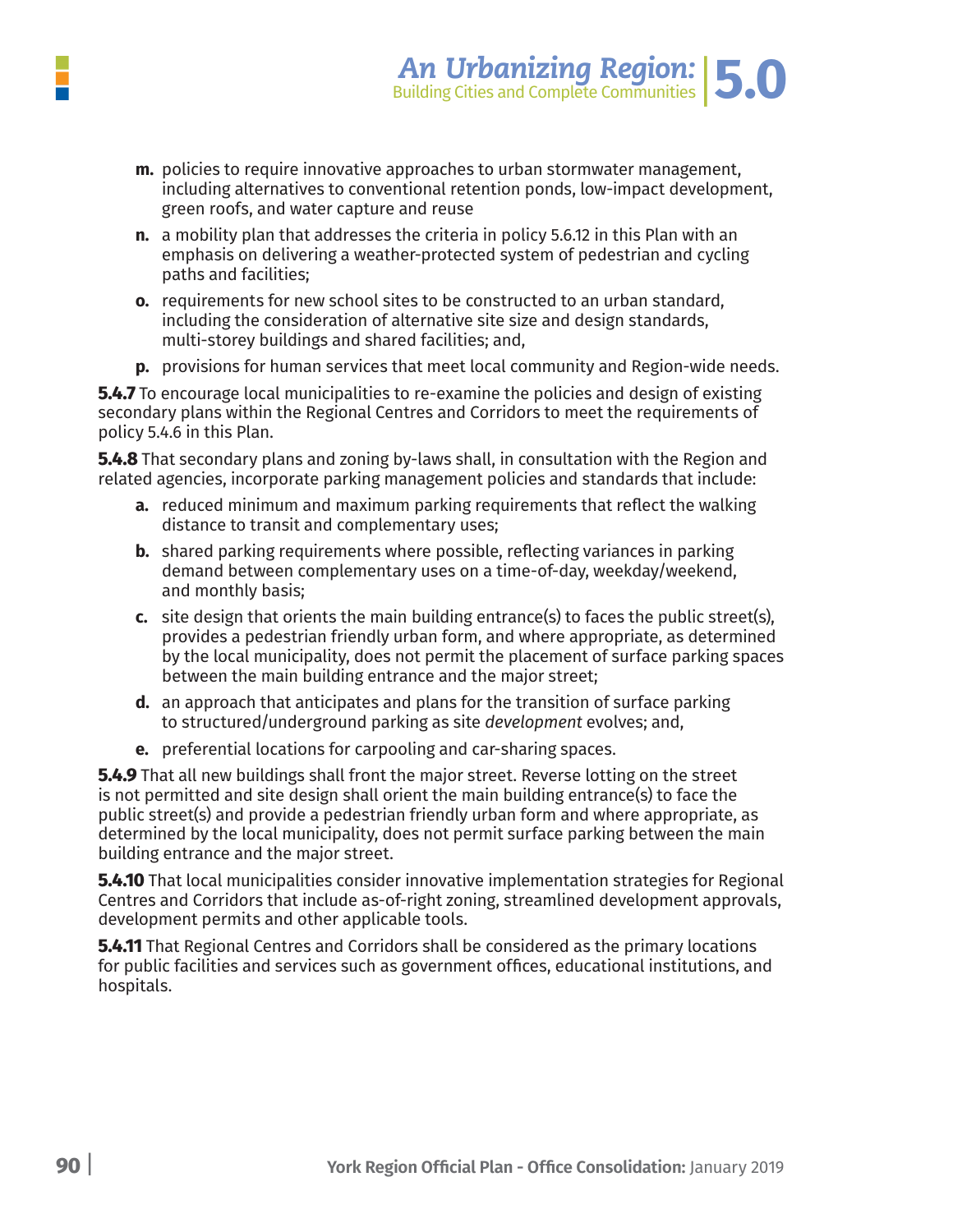**5.4.12** To prepare, in consultation with local municipalities, a comprehensive and innovative suite of implementation guidelines for the Regional Centres and Corridors. The guidelines will address:

- **a.** transit-oriented development;
- **b.** urban design and built form;
- **c.** parking management;
- **d.** *affordable* housing; and,
- **e.** financial and planning instruments.

**5.4.13** To work with local municipalities to regularly monitor and report on planning and *development* activity within the Regional Centres and Corridors.

**5.4.14** To require innovative approaches for the delivery of infrastructure that support city building in Regional Centres and Corridors, including:

- **a.** working with utility providers to ensure appropriate utility design and placement, including burying cables and structures, consistent with Transit-Oriented Design guidelines for Regional Centres and Corridors; and,
- **b.** transit and surface and sub-surface subway infrastructure, including transformer stations, vent shafts, turning loops, transit stations and emergency exits.

**5.4.15** To require local municipalities to adopt official plan policies and related zoning by-law provisions, to provide community benefits in Regional Centres and Corridors in exchange for additional height and density, consistent with the Increased Density provision of the Planning Act. Community benefits shall include consideration of:

- **a.** transit station improvements, in addition to lands required as a condition of development approval;
- **b.** social housing;
- **c.** direct pedestrian connections to transit stations;
- **d.** Regional community and health facilities;
- **e.** Regional emergency medical services and police stations;
- **f.** additional facilities and services identified by local municipalities; and,
- **g.** appropriate provisions for pedestrian and cycling facilities.

**5.4.16** To require, as a condition of development approval, the provision of facilities to encourage an increase in the mode share of cycling trips, such as covered bicycle storage, lockers, and shower facilities.

**5.4.17** To consider designating the Regional Centres and segments of the Regional Corridors as Community Improvement Project Areas, in partnership with local municipalities.

**5.4.18** To encourage the redevelopment of *brownfield sites* within Regional Centres and Corridors to revitalize lands that may be contaminated, underutilized, derelict or vacant.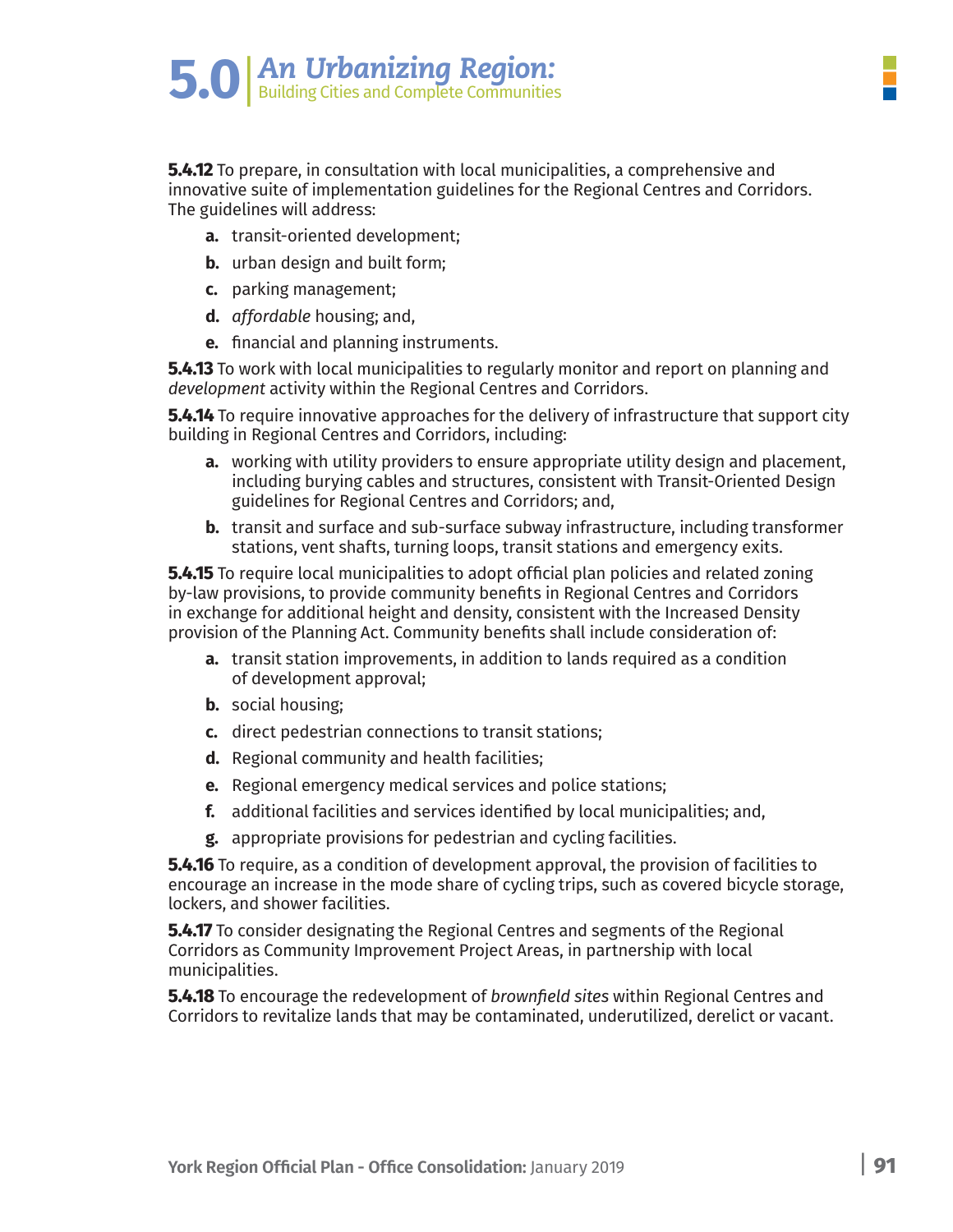

### **Regional Centres**

The Regional Centres are planned as the most important and intense concentrations of development within the Region. They are vibrant urban places for living, working, shopping, entertainment, cultural identity and human services. The four Regional Centres are strategically located in Markham, Newmarket, Richmond Hill and Vaughan, and are connected along the Regional Corridors to enhance the mobility of people and goods to, from and within these places.

The Regional Centres will mature throughout and beyond the period of this Plan to become exciting "downtowns," containing the highest concentration and greatest mix of uses in the Region, including a range of employment and housing opportunities oriented to rapid transit hubs.

*Regional Centres meet and expand on the urban growth centre and anchor hub concepts, as detailed in Places to Grow: Growth Plan for the Greater Golden Horseshoe and the Metrolinx Regional Transportation Plan: The Big Move, by including:*

- *∙ Minimum density requirements*
- *∙ Multimodal mobility planning*
- *∙ Resident-to-employee ratio targets*
- *∙ Co-ordinated development sequencing*
- *∙ Transitions in built form to adjacent communities*
- *∙ Environmental sustainability requirements*
- *∙ Community services planning*

**Objective: To achieve complete, diverse, compact, vibrant, integrated and well-designed Regional Centres that serve as focal points for housing, employment, cultural and community facilities, and transit connections.**

#### **It is the policy of Council:**

**5.4.19** That the Regional Centres, identified on Map 1, will contain a wide range of uses and activities, and be the primary focal points for intensive development, that concentrates residential, employment, live-work, mobility, investment, and cultural and government functions.

**5.4.20** That the planning and implementation of Regional Centres will provide:

- **a.** the greatest intensity of *development* within the Region;
- **b.** a diverse mix of uses and built form, to create vibrant and complete communities including living, working, shopping and entertainment opportunities;
- **c.** mobility choices and associated facilities for all residents and employees for walking, cycling, transit, and carpooling, which shall be supported through the preparation of a mobility plan;
- **d.** the construction of a fine-grained street grid that facilitates the flexible and efficient movement of people and goods;
- **e.** accessible human services and related facilities, identified by and delivered through a community and human services plan to ensure integration with *development;*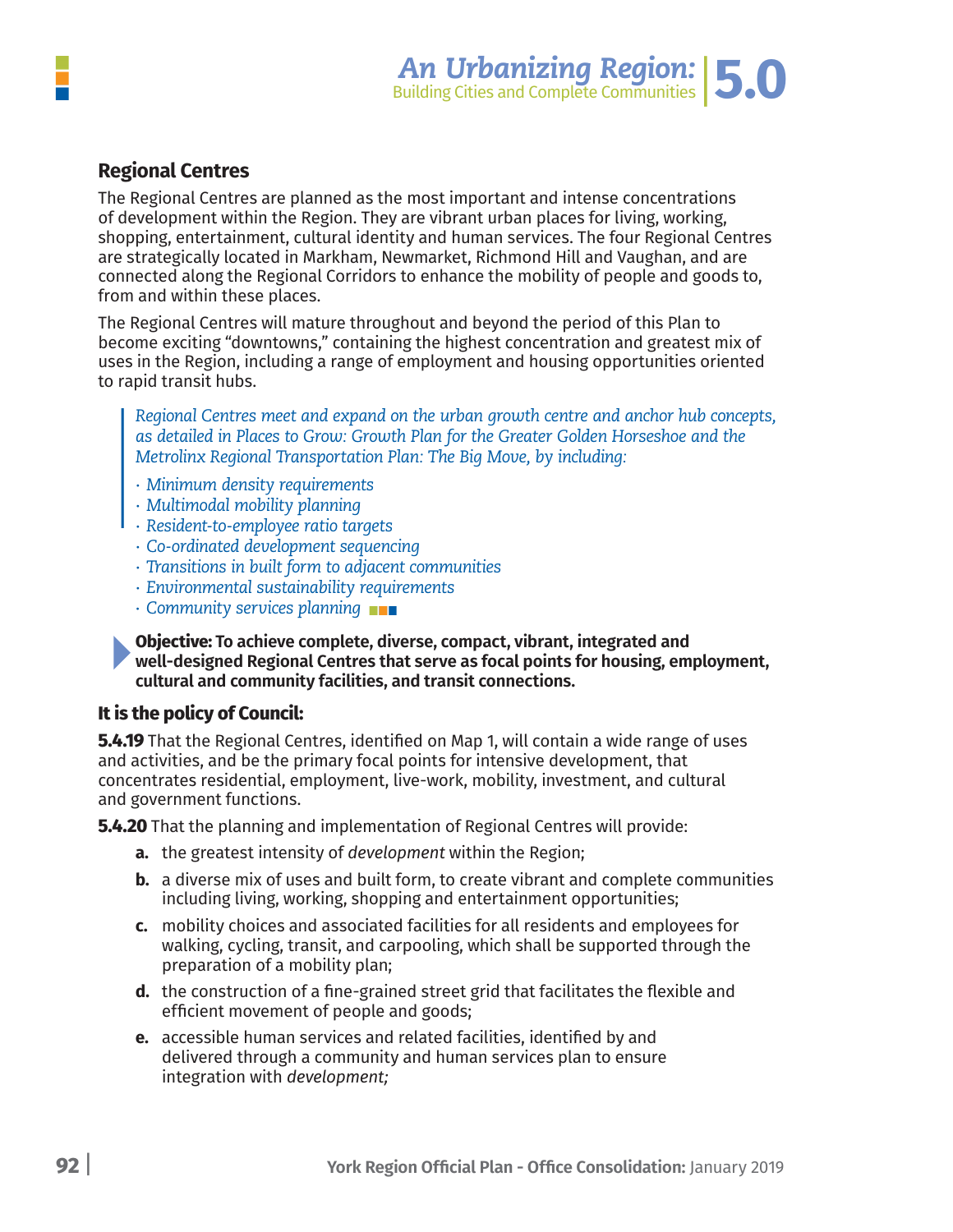# **5.0** An Urbanizing Region:

- **f.** sequencing of *development* that is co-ordinated with infrastructure availability, including transportation, water and wastewater, and human services; and,
- **g.** a long term resident-to-employee target ratio of 1:1.

**5.4.21** That local municipalities shall designate the boundaries of the Regional Centres in Markham, Newmarket, Richmond Hill and Vaughan in a manner generally consistent with the boundaries of the urban growth centres as identified by the Province, and prepare secondary plans consistent with policy 5.4.6 for each Regional Centre.

**5.4.22** That secondary plans may include additional lands located adjacent to the boundaries of urban growth centres, on the basis that such lands have an important supportive or transitional role to the Regional Centres in terms of community compatibility, building forms, land uses and connectivity.

**5.4.23** That the Regional Centres contain the highest *development* densities and greatest mix of uses in the Region, and shall achieve a minimum density of:

- **a.** 2.5 *floor space index* per development block. This requirement meets and exceeds the Places to Grow: Growth Plan for the Greater Golden Horseshoe gross minimum density requirement of 200 residents and jobs combined per hectare; and,
- **b.** 3.5 *floor space index* per development block, at, and adjacent to, the Vaughan Metropolitan Centre Station on the Spadina Subway Extension, and the Langstaff/ Longbridge and Richmond Hill Centre Stations on the Yonge Subway Extension.

**5.4.24** That local municipalities shall develop Community Energy Plans for each Regional Centre.

**5.4.25** To encourage the location of Regional-scale hospitals and entertainment and meeting facilities, including stadiums, arenas, and convention centres, in the Regional Centres.

**5.4.26** To work with local municipalities in the area of parking management, for the long term establishment of the following within the Regional Centres:

- **a.** a system of municipal parking authorities to develop and/or operate shared public parking facilities;
- **b.** cash-in-lieu-of-parking policies; and,
- **c.** the planning for parking by structured or underground facilities in the final phasing of all site *development.*

**5.4.27** To co-ordinate and work with the City of Markham, Town of Richmond Hill, and the neighbouring City of Vaughan, in the planning and implementation of the secondary plans for the Richmond Hill/Langstaff Gateway Centre, to achieve a complete and integrated Regional Centre.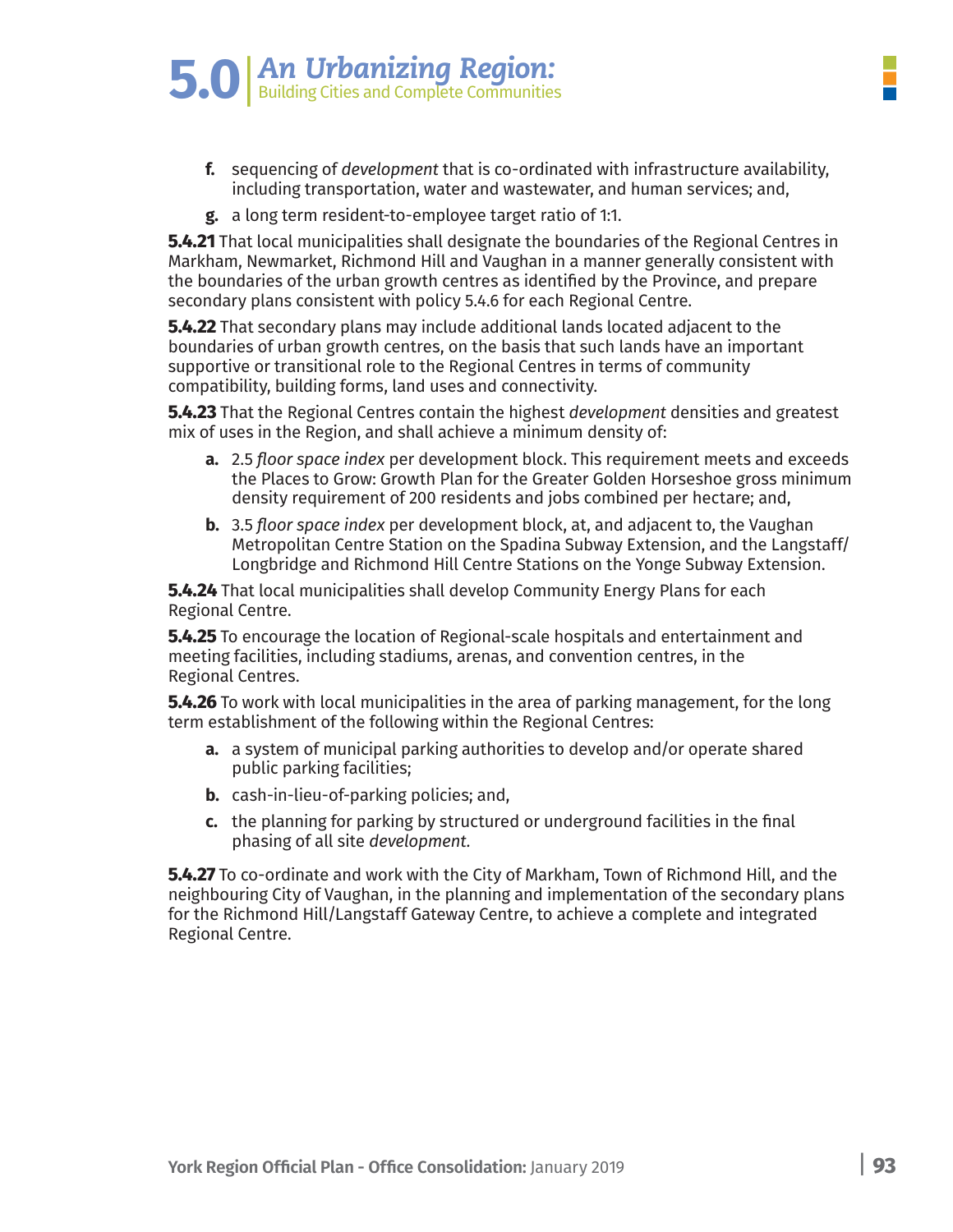

#### **Regional Corridors**

The Regional Corridors are more than just the main arteries for moving people and goods between neighbourhoods and the Regional Centres. They are diverse places that support a range and mix of activities that enrich the character and meet the needs of the communities located along the Regional Corridors. The character and pace of development on Regional Corridors may be dramatically different along various stretches, including segments that are historical mainstreets, protected natural areas, or higherdensity nodes.

Lands adjacent to these Corridors are at different stages in the land development lifecycle and will be subject to specialized policies and supportive programs that recognize this fact. These policies encourage redevelopment in appropriate areas, while maintaining the character and integrity of areas where little change is expected, thereby supporting and strengthening local community character.

#### **Objective: To achieve attractive and vibrant urban Regional Corridors that link Regional Centres.**

#### **It is the policy of Council:**

**5.4.28** That Regional Corridors are planned to function as urban mainstreets that have a compact, mixed-use, well-designed, pedestrian-friendly and transit-oriented built form.

**5.4.29** That the Regional Corridors shown on Map 1 shall be designated in local official plans and planned for in a comprehensive manner that identifies the role and function of each Corridor segment, consistent with the policies of this Plan.

**5.4.30** That the boundaries of the Regional Corridors be designated by the local municipality, based on:

- **a.** reasonable and direct walking distances between the Regional Corridor street frontage and adjacent lands;
- **b.** contiguous parcels that are desirable and appropriate locations for *intensification* and mixed-use *development;* and,
- **c.** compatibility with and transition to adjacent and/or adjoining lands.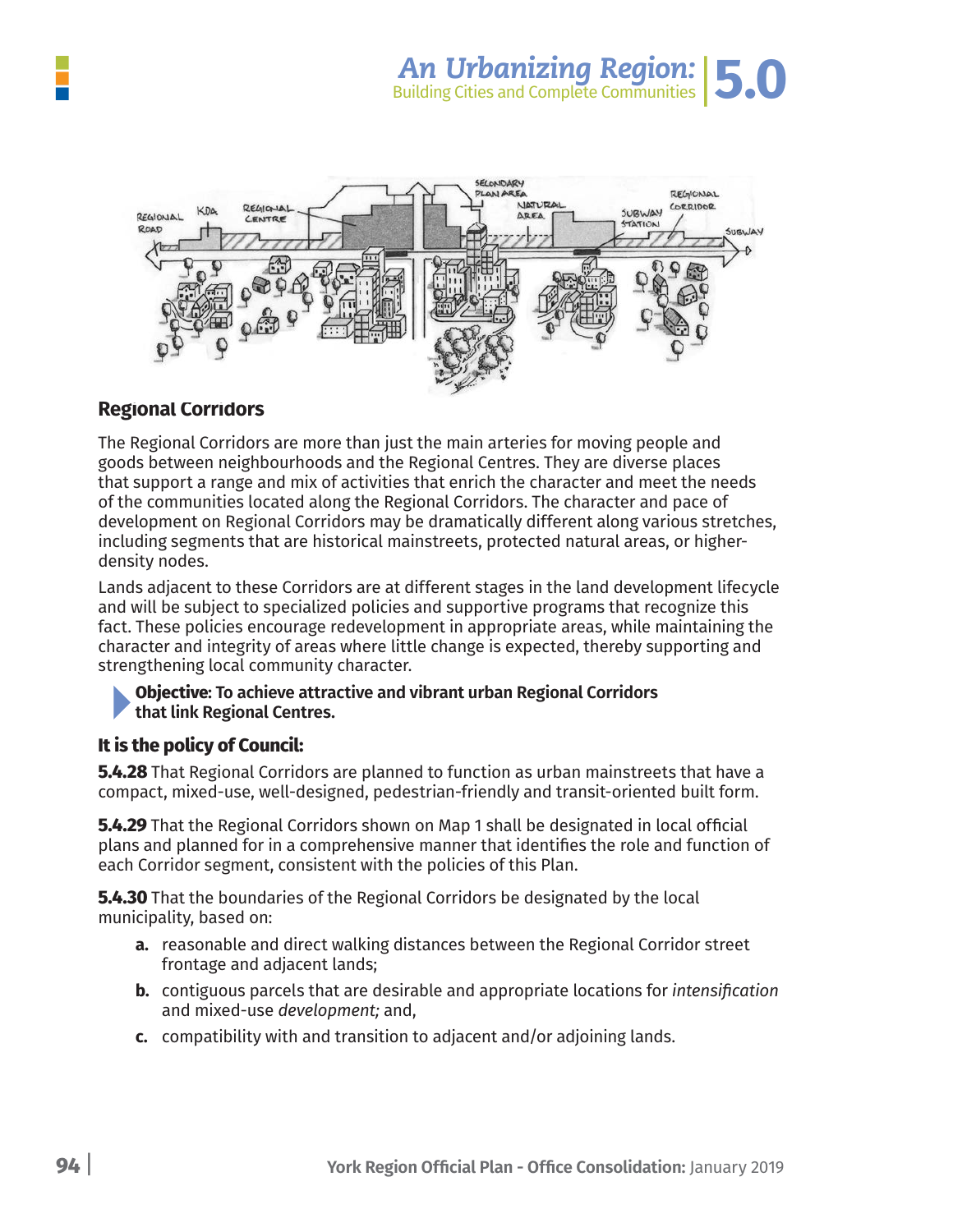#### *Key Development Areas*

- *∙ Are intensification areas on Regional Corridors*
- *∙ Are focused on existing and planned rapid transit*
- *∙ Have the highest densities and mix of uses in the Regional Corridor*
- *∙ Are identified and planned by local municipalities*

#### **5.4.31** That the most intensive and widest range of uses within

the Regional Corridors be directed to specific *intensification areas,* identified by local municipalities as *key development areas.* These areas shall include the following segments of the Regional Corridor:

- **a.** lands within a reasonable and direct walking distance from all planned subway stations, and select rapid transit stations as identified by local municipalities;
- **b.** major transit station areas immediately adjacent to transit stations and terminals, including GO Transit; and,
- **c.** large and/or contiguous properties that are under-utilized, and are appropriate and desirable locations for redevelopment or *intensification.*

**5.4.32** That secondary plans, consistent with criteria in policy 5.4.6, shall be prepared by local municipalities for the following *key development areas:*

- **a.** all planned subway stations outside of the Regional Centres;
- **b.** lands immediately adjacent to transit terminals, including GO Transit terminals and gateway hubs; and,
- **c.** other *key development areas* identified by local municipalities.

**5.4.33** That minimum densities for *key development areas* be established within secondary plans, consistent with:

- **a.** a 3.5 *floor space index* per development block at, and adjacent to, the Steeles West Station on the Spadina Subway Extension, and the Steeles Station on the Yonge Subway Extension;
- **b.** a 2.5 *floor space index* per development block, at, and adjacent to, the 407 Transitway Station on the Spadina Subway Extension, and the Clark and Royal Orchard Stations on the Yonge Subway Extension; and,
- **c.** an appropriate *floor space index* per development block for lands at or adjacent to other rapid transit stations and/or other select areas, as determined by the local municipality, in consideration of community context and character.

#### *Development blocks can:*

- *∙ be identified by the local municipality*
- *∙ include a single parcel or a collection of smaller, contiguous parcels*

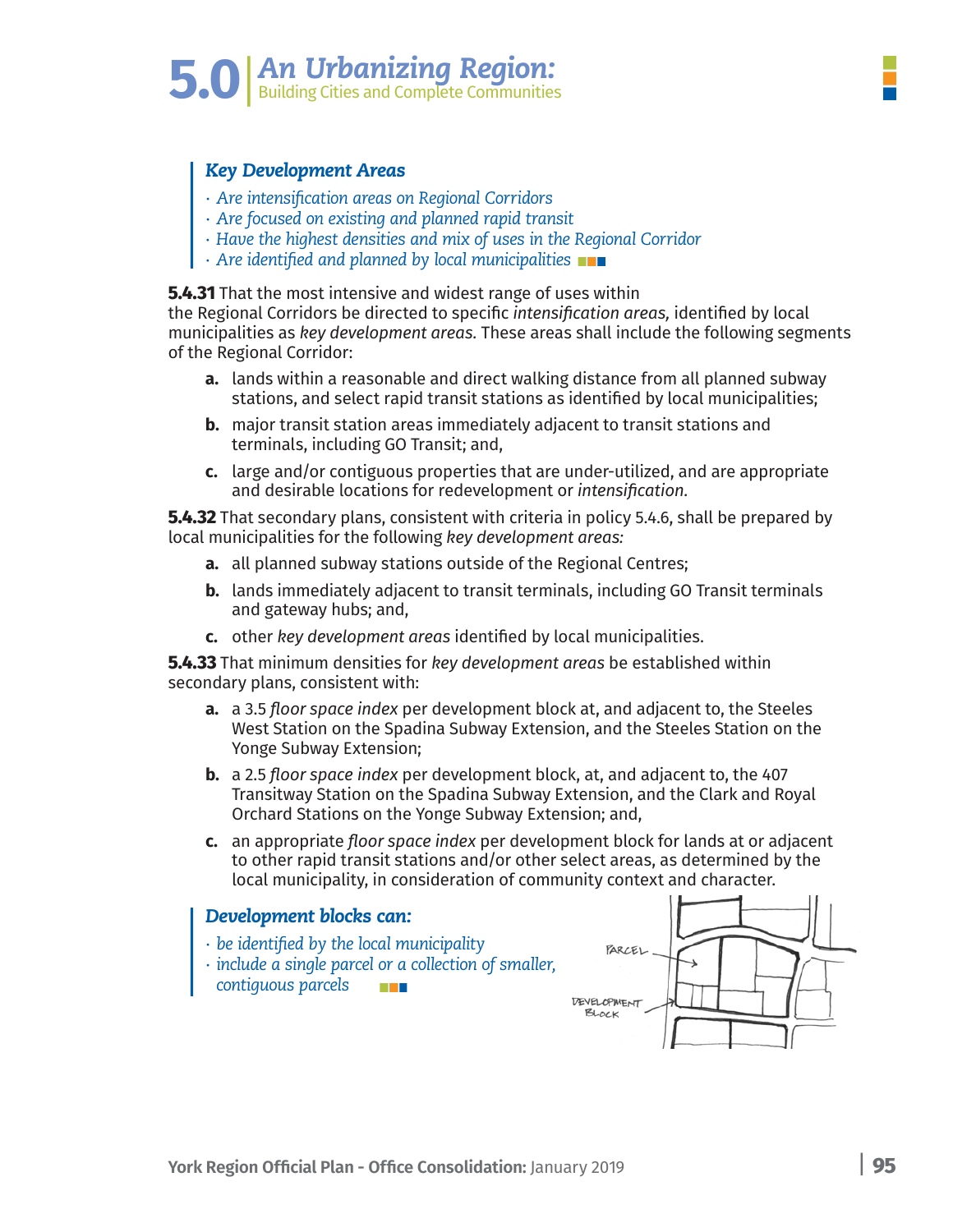

#### **It is the policy of Council:**

**5.4.34** To require a comprehensive approach to *intensification* along Regional Corridors. Local municipalities will establish *key development areas* and other forms of *intensification* along Regional Corridors. *Key development areas,* once established, will support an overall long term density target of 2.5 *floor space index* for developable areas.

**5.4.35** To consider extensions to existing Regional Corridors, and the designation of new Regional Corridors, in consultation with local municipalities and based on the following:

- **a.** the status and function of existing Regional Corridors;
- **b.** opportunities for the extension of well-planned and transit-supportive *intensification;* and,
- **c.** the introduction of new or expanded rapid transit services to Regional streets.

### *5.5 Local Centres and Corridors*

Local Centres and Corridors are important components of the local urban structure. Local Centres are focal points for residential, human services, commercial and office activities for the surrounding community and play a supporting role to Regional Centres and Corridors and enhance the network of connectivity throughout York Region. The smaller scale and scope of Local Centres do not diminish their importance to the overall urban structure. Some of these centres include Woodbridge, Downtown Newmarket, Keswick, Old Unionville, and Downtown Richmond Hill. Given the diversity of communities across York Region, Local Centres can vary greatly in size, nature and characteristics. Local Centres are also used to reflect the culture and history of York Region through heritage streetscapes and are the locations for a number of festivals.

Certain Local Corridors, which may be Regional arterial streets, in existing and proposed urban areas, have the potential for intensive and mixed-use land development, supported by public transit services. Local Corridors link Regional and Local Centres and may be identified as routes for transit services and facilities. The appropriate level of development and density will depend on site-specific circumstances and the nature of the surrounding area.

Local Centres and Corridors have a role to play in achieving the Region's intensification objectives, and will be addressed within local intensification strategies.

#### **Objective: To establish Local Centres as focal points of activity and culture for surrounding communities and to enhance Local Corridors as part of the network of connectivity within the urban structure.**

#### **It is policy of Council:**

**5.5.1** That local centres and corridors serve as important neighbourhood focal points and mainstreets that provide a range of working, shopping, recreation, human services and housing opportunities with appropriate forms and scale that complement the surrounding community.

**5.5.2** To require local official plans to identify and designate the location of Local Centres and Corridors within the Urban Area.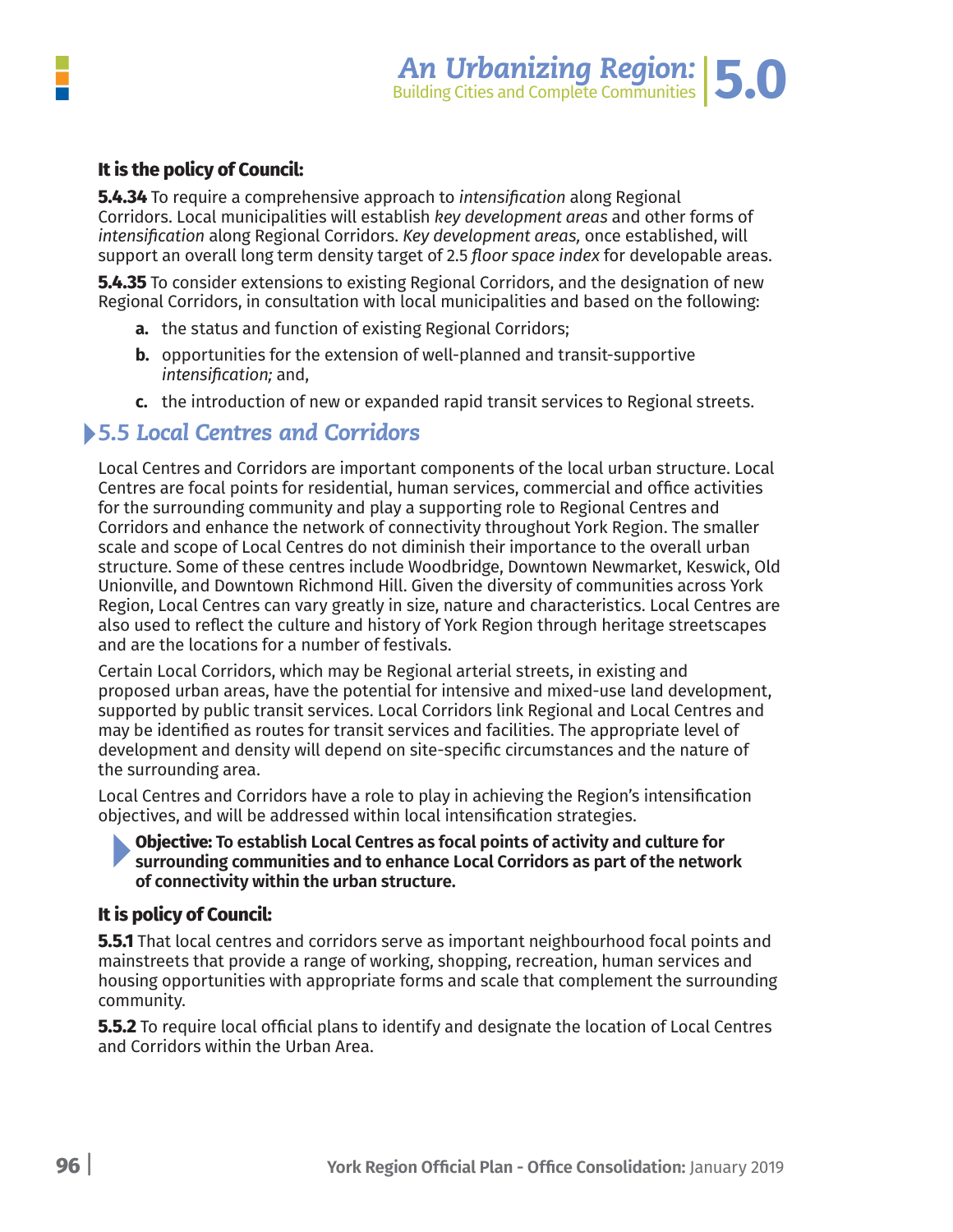**5.5.3** That local municipalities shall address in secondary plans or other appropriate studies the following criteria for Local Centres:

- **a.** that the specific location and boundaries of the Local Centres are identified;
- **b.** that a wide range of residential, commercial and institutional uses, including retail uses, offices, mixed-use and human services is provided;
- **c.** that urban design requirements are consistent with policy 5.2.8 of this Plan;
- **d.** that Local Centres connect efficiently with and contribute to the vitality of the surrounding area;
- **e.** that focal points for community activity and civic pride are created;
- **f.** that pedestrian and cycling systems, and local green spaces, including parks and natural features, are integrated;
- **g.** that the size and context for *development* should be in relation to the surrounding community and corridors;
- **h.** that specific employment targets that contribute to live/work opportunities be identified;
- **i.** that land use and transit is co-ordinated to ensure that Local Centres are focal points for current and/or future public transit services and infrastructure and that they prioritize pedestrian movement, transit use and access; and,
- **j.** to revitalize and preserve cultural heritage resources within core historic areas through urban design standards which reflect local heritage, character, and streetscape.

**5.5.4** That *development,* secondary plans, or other appropriate studies in the Local Corridors address the following criteria:

- **a.** to identify the function of each section of the corridors, considering the historic function and preservation and revitalization of historic mainstreet areas;
- **b.** to establish a range of residential and commercial land uses, including retail uses, office, mixed-use, human services and other amenities;
- **c.** that new employment uses be generally located within 200 metres of transit stops;
- **d.** to establish consistent setback and frontage provisions to encourage a continuous building form adjacent to the street right-of-way;
- **e.** be consistent with the urban design and built form policy 5.2.8;
- **f.** to encourage pedestrian activity through the arrangement and design of land *development* sites and related streetscaping treatments; and,
- **g.** be consistent with Regional streetscaping policies.

**5.5.5** That the planning and implementation of Local Centres and Corridors shall be consistent with the *intensification* policies of Section 5.3 of this Plan.

**5.5.6** That Local Corridors located on existing or planned rapid transit corridors consider the Regional Corridor policies of Section 5.4 of this Plan.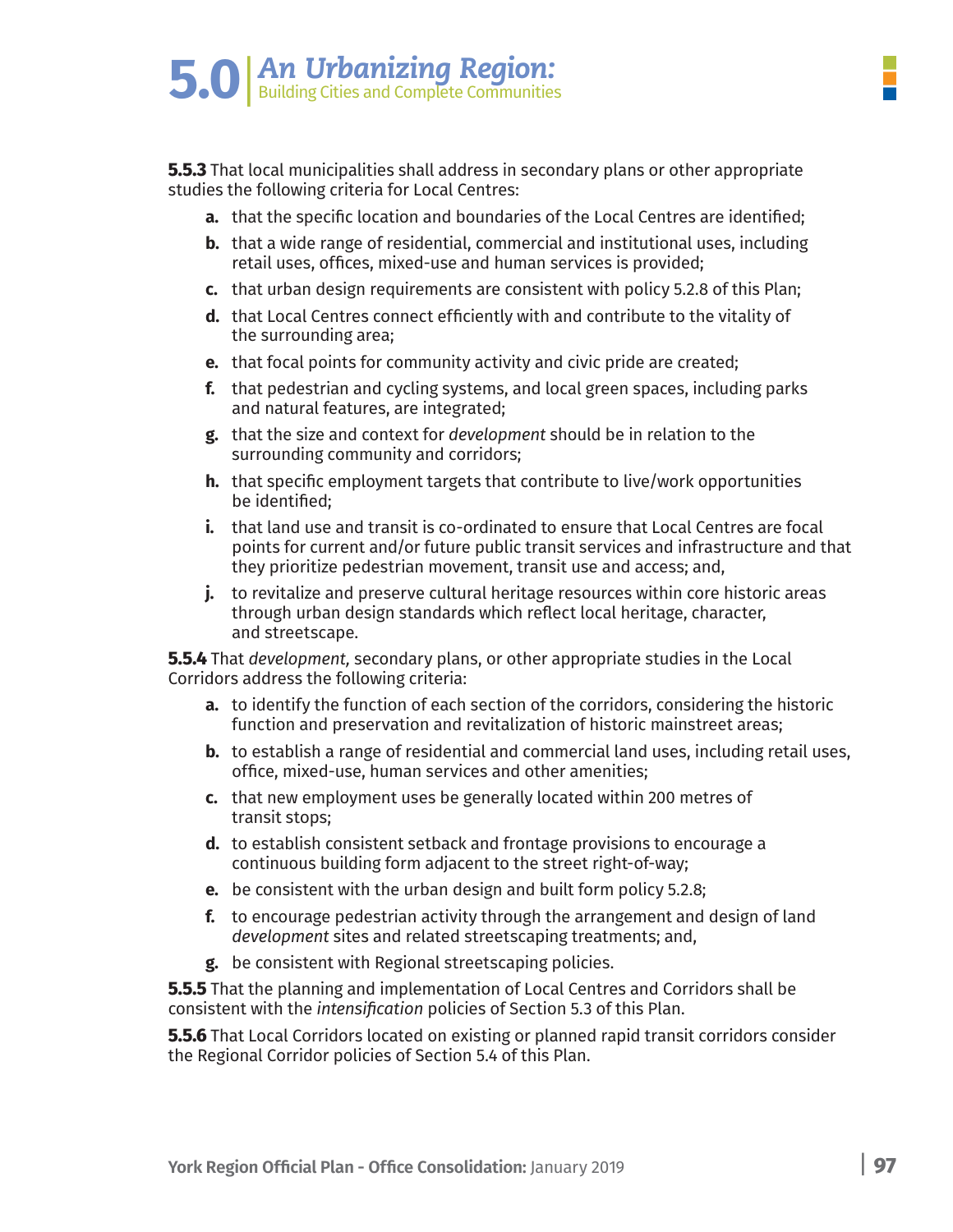# *5.6 Building Complete, Vibrant Communities*

#### **New Community Areas**

Communities are fundamental building blocks of this Plan. Communities are much more than the architecture of buildings and the design of neighbourhoods. Communities are places where people interact, learn, work, play and reside. Excellence in community design is essential to creating a physical place where people have the opportunities and choices required to lead rewarding lives. York Region has a history of villages and communities with mainstreets, commercial areas, community activities, and places to work, live, and play. The challenge is to include some of these proven elements in creating new communities.

York Region's new community areas will be state of the art, compact, vibrant, inclusive and diverse. They will prioritize people, sustainability and liveability. A Regional Greenlands System that is connected to a network of parks and open spaces is a key component of new community areas. Each complete community will have a unique sense of place and identity, and offer a variety of housing, employment and mobility choices. They will be mixed-use communities with high-quality urban design, attracting residents and workers alike.

*Complete Communities meet people's needs for living throughout an entire lifetime by providing convenient access to an appropriate mix of jobs, local services, a full range of housing and community infrastructure including affordable housing, schools, recreation and open spaces for their residents. Convenient access to public transportation and options for safe, non-motorized travel is also provided.*

*Places to Grow: Growth Plan for the Greater Golden Horseshoe*

**Objective: To ensure the Region's new community areas prioritize people, sustainability, and liveability.**

#### **It is the policy of Council:**

**5.6.1** That local municipalities, in consultation with York Region, prepare comprehensive secondary plans for *new community areas* that meet or exceed the policies of this section of this Plan. The secondary plan preparation should include an innovative approach that involves a multidisciplinary team assembled by the local municipality in order to ensure an integrated and sustainable approach to the planning, design and approval of the secondary plan.

**5.6.2** That each *new community area* shall be planned in a comprehensive and co-ordinated manner.

**5.6.3** That *new community areas* shall be designed to meet or exceed a minimum density of 20 residential units per hectare and a minimum density of 70 residents and jobs per hectare in the developable area.

**5.6.4** That *new community areas* shall contain a wide range and mix of housing types, sizes and affordability.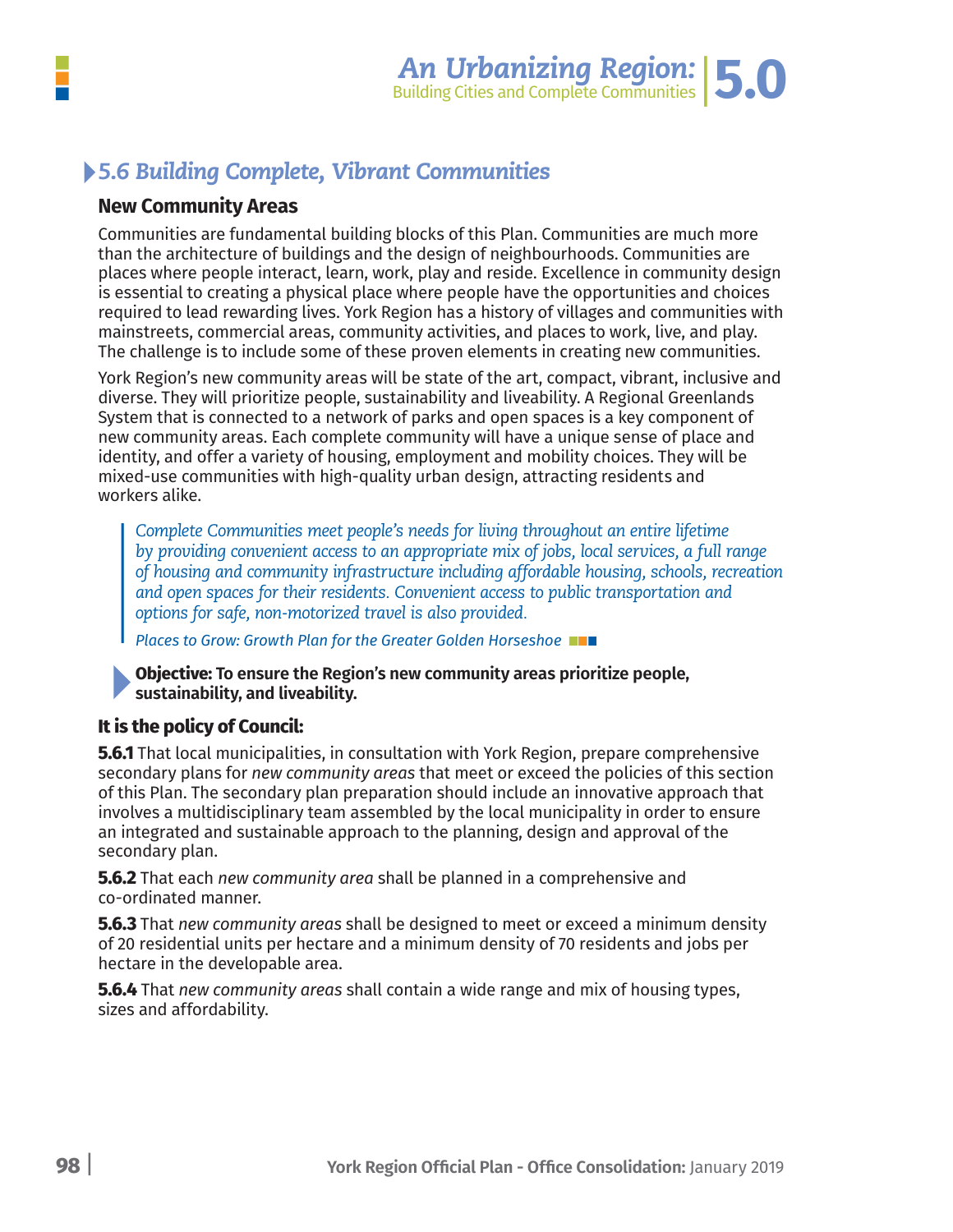*Places to Grow: Growth Plan for the Greater Golden Horseshoe requires a minimum density target of 50 residents and jobs combined per hectare for designated greenfield areas. Some built and approved greenfield areas in York Region have densities lower than the provincial requirement, and others are achieving densities close to the required density.* 

*The new community areas will be built to a minimum density of 20 units per hectare in the developable area which equates to approximately 70 residents and jobs per hectare. While this requirement is higher than what is in Places to Grow: Growth Plan for the Greater Golden Horseshoe, it is necessary in order to achieve 50 people and jobs per hectare across the entire designated greenfield area in York Region.*

#### **It is the policy of Council:**

**5.6.5** That *new community areas* shall be designed to contain community core areas, which will be the focus of retail, personal services, human services, community services and provide connections to rapid transit. The community cores shall be within a reasonable walking distance from the majority of the population.

**5.6.6** That within *new community areas,* live-work opportunities be provided through a combination of flexible zoning permissions and accommodations for combined residential and business or personal services, office uses, and home occupations.

**5.6.7** That *new community areas* shall be designed to have high-quality urban design, attractive buildings, landscaping and public streetscapes, consistent with policy 5.2.8 of this Plan.

**5.6.8** That *new community areas* shall be planned to consider human services needs, including educational, social, health, arts, culture, and recreational facilities.

**5.6.9** That *new community areas* shall be designed to maximize passive solar gains, and to ensure that all buildings are constructed in a manner that facilitates future solar installations in accordance with a solar design strategy.

**5.6.10** That the local municipality shall develop a Community Energy Plan for each *new community area* to reduce community energy demands, optimize passive solar gains through design, maximize active transportation and transit, and make use of renewable, on-site generation and district energy options including but not limited to solar, wind, water, biomass, and geothermal energy.

**5.6.11** That comprehensive master environmental servicing plans shall be prepared and implemented. These plans will examine all water systems in a comprehensive and integrated manner to:

**a.** understand the integration of all water systems to increase efficiencies;

 **b.** maximize water conservation in buildings and municipal infrastructure, including water-efficient landscaping and rainwater collection for reuse; and,

 **c.** minimize stormwater volume and contaminant loads, and maximize infiltration through an integrated treatment approach, which may include techniques such as rainwater harvesting, runoff reduction of solids and materials at source, phosphorus reduction, constructed wetlands, bioretention swales, green roofs, permeable surfaces, clean water collection systems, and the preservation and enhancement of native vegetation cover.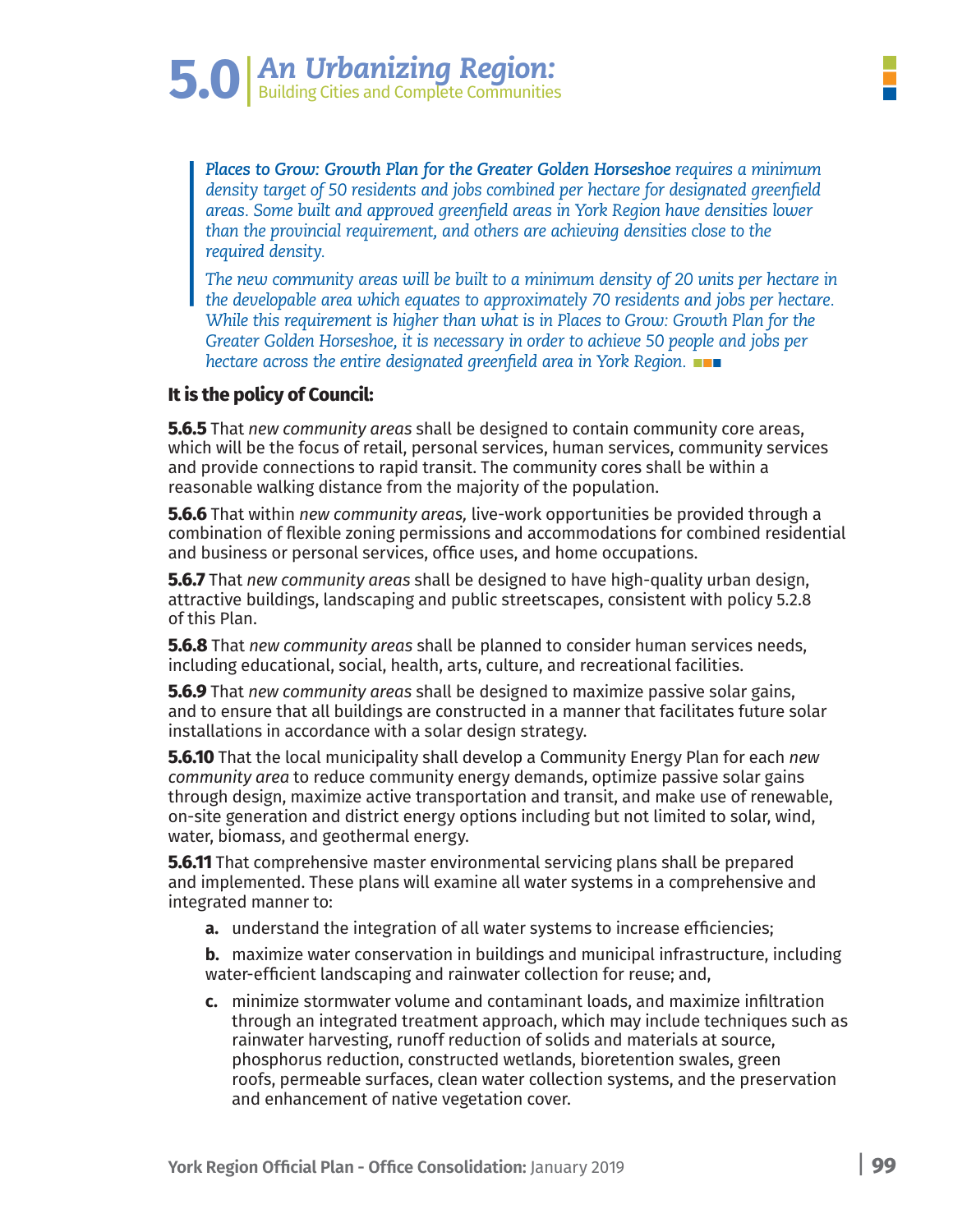

**5.6.12** That mobility plans shall be completed to ensure that:

- **a.** communities are designed to have interconnected and accessible mobility systems, with a priority on pedestrian movement, and on transit use and access;
- **b.** communities are designed to include a system of pedestrian and bicycle paths linking the community internally and externally to other areas, and providing access to the transit system;
- **c.** a transit plan is completed in consultation with York Region Transit, which identifies transit routes and corridors, co-ordinates transit with land use patterns and ensures the early integration of transit into the community;
- **d.** the distance to a transit stop in the Urban Area is within 500 metres of 90 per cent of residents, and within 200 metres of 50 per cent of residents;
- **e.** all schools and community centres shall be integrated into the community mobility system and provide the ability to walk, cycle, transit and carpool to these locations;
- **f.** the street network includes continuous collector streets that run both north south and east-west and/or a grid system of streets linked to the Regional Street network;
- **g.** *new community areas* are designed to meet the York Region Transit-Oriented Development Guidelines;
- **h.** planned rapid transit corridors, and/or transit terminals that connect to a rapid transit corridor, are included in the community;
- **i.** parking standards, consistent with policy 5.2.10, encourage and support transit use and include reduced minimum and maximum parking standards; and,
- **j.** trip-reduction strategies consistent with the policies of Section 7.1 are promoted.

**5.6.13** That *new community areas* shall be designed to implement the York Region Pedestrian and Cycling Master Plan.

**5.6.14** That a Greenlands System Plan shall be prepared that identifies how the Greenlands System will be managed in an urban environment including:

- **a.** ensuring the protection and enhancement of all *key natural heritage features* and *key hydrologic features* of the System;
- **b.** identifying areas and opportunities for enhancement and restoration within the system and management needs to maximize the quality of the entire system;
- **c.** identifying opportunities for locating necessary infrastructure that minimizes impacts to the system;
- **d.** identifying how infrastructure projects within the System, including: stormwater management systems/facilities, streets, water and wastewater systems; can contribute to an overall ecological gain by measures such as increasing natural cover, enhancing ecological function, providing recreational access or contributing to off-site enhancements;
- **e.** developing a trail system, which is integrated as appropriate into the mobility systems of the community;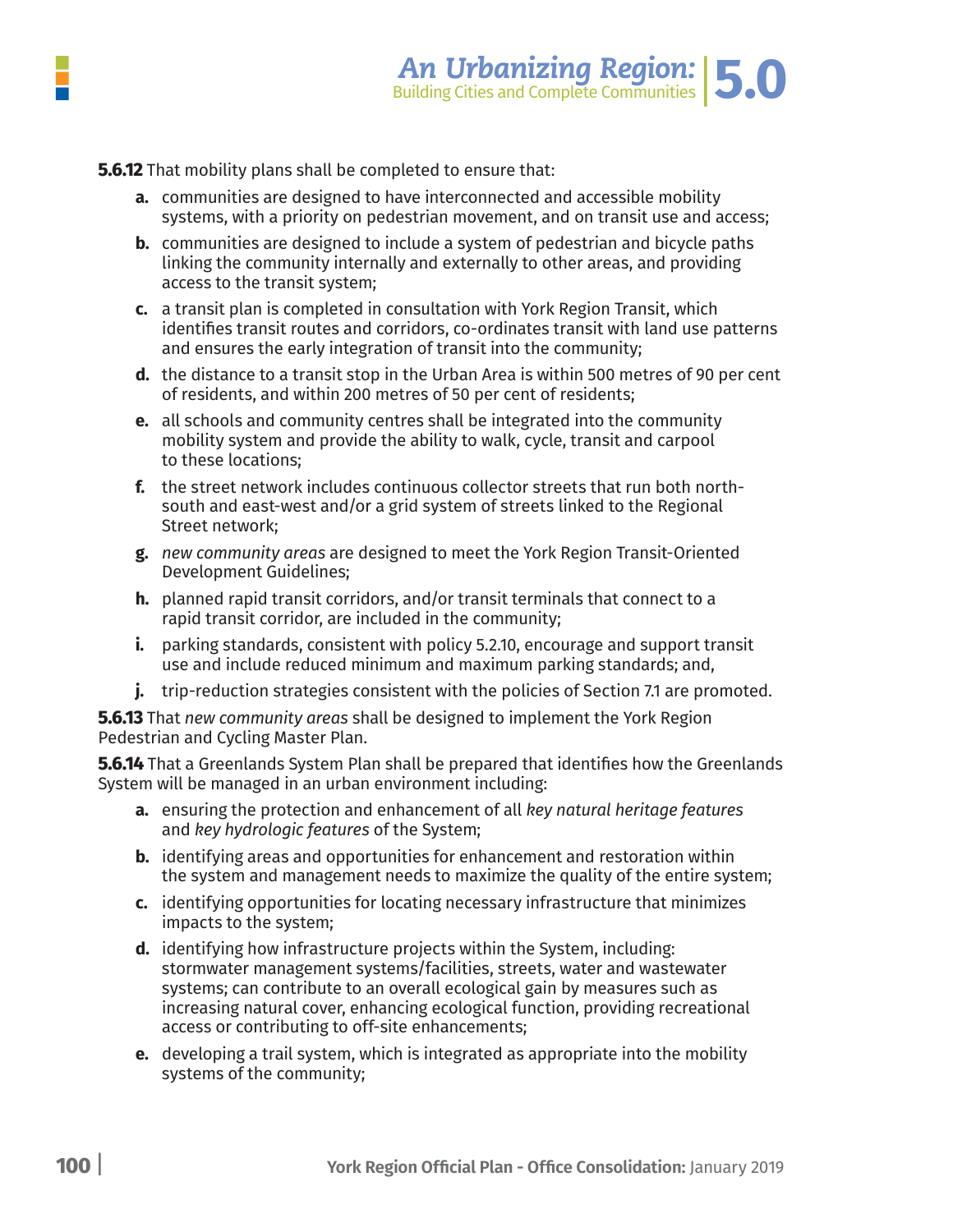- 
- **f.** examining the feasibility of providing local community gardening plots where appropriate, outside of key natural heritage features and key hydrological features: and.
- **g.** identifying hazardous lands and hazardous sites, incorporating them into the Greenlands System, directing development away from these areas and including an appropriate buffer or access allowance if required.

**5.6.15** That *new community areas* be designed to include an integrated open space network that includes both active recreational facilities and meeting places, urban squares, parks, outdoor seating and informal gathering spaces generally within 500 metres of all residents.

**5.6.16** That new community areas be designed so as to reduce urban heat island effects and consider integrating green and white roofs, greening to provide shade, and lightcoloured surface materials consistent with policy 5.2.34 of this Plan.

**5.6.17** That the policies of this Plan be supported by New Communities Guidelines. New development shall meet all items required by this Plan, and shall strive to achieve all encourage items in this Plan.

**5.6.18** That infrastructure in new community areas may be planned to anticipate growth beyond the current planning horizon.

#### **Towns and Villages**

York Region has a tradition of tightly knit villages that each have their own unique sense of place and identity, with mainstreets and places to work, live and play. Each Town and Village in York Region will have a role to play in accommodating growth.

Some Towns and Villages act as Local Centres that serve the needs of the surrounding rural settlements, the Agricultural Area and the Rural Area. Historic streetscapes and mainstreet areas within Towns and Villages should be retained and enhanced.

*Towns and Villages are identified on Map 1 of this Plan and include the communities of Stouffville, Kleinburg-Nashville, Nobleton, King City, Schomberg, Ballantrae/Musselman Lake, Mount Albert, Sutton, Pefferlaw, and Maple Lakes Estates.*

**Objective: To ensure the continued vitality of Towns and Villages throughout York Region.**

#### **It is the policy of Council:**

**5.6.19** That the boundaries of Towns and Villages identified on Map 1 of this Plan shall be defined within local official plans.

**5.6.20** That the local community plans for Towns and Villages may also include rural and agricultural designations within their boundaries. Any redesignation of agricultural and rural uses within the local community plan boundary to urban uses are subject to the provisions of policy 5.1.12 of this Plan.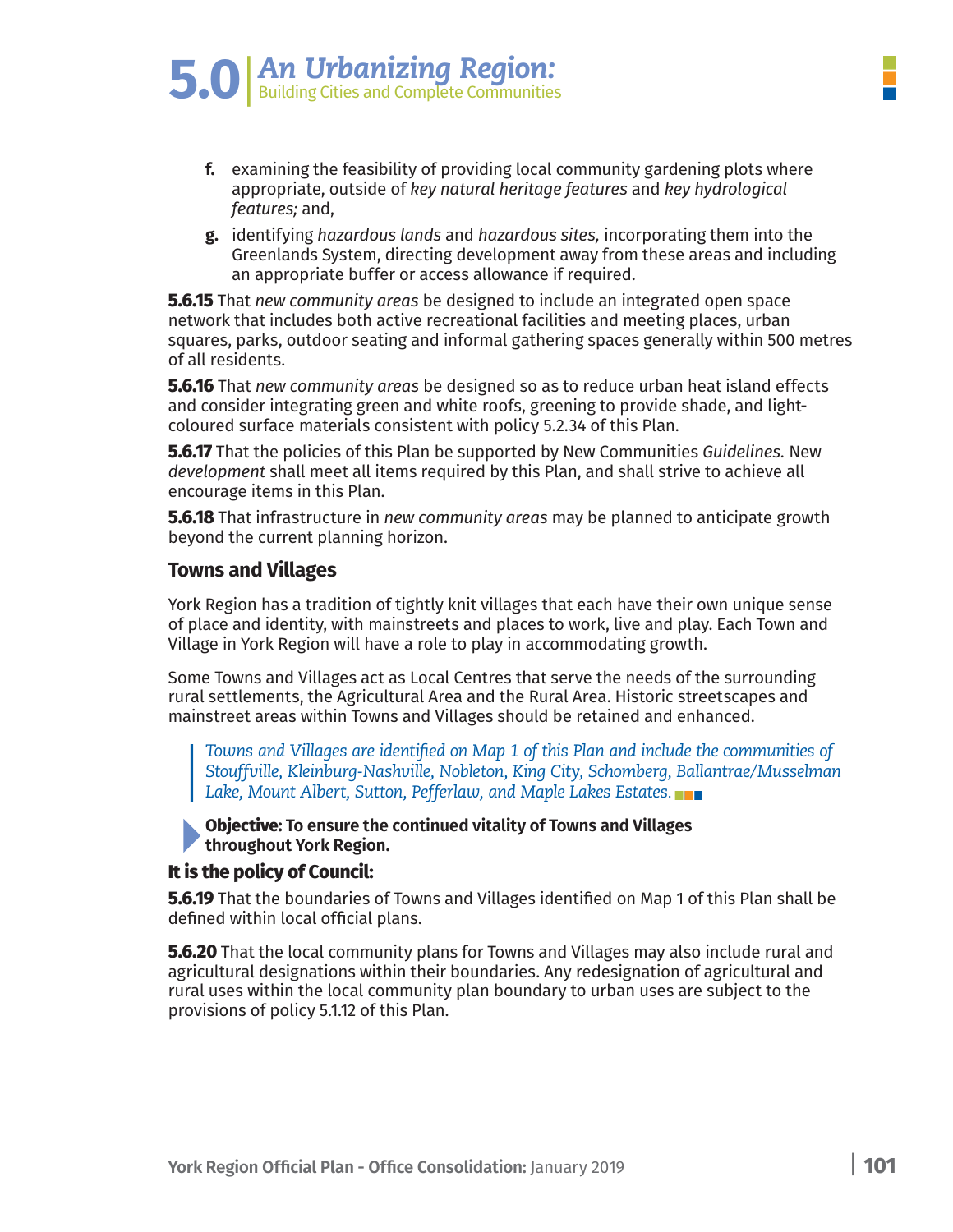**5.6.21** That within the Greenbelt Plan Area, the following policies apply to Towns and Villages:

- **a.** that where Towns or Villages do not currently have Lake Ontario or Lake Simcoe based water and wastewater services, extensions to or expansions of existing lake-based services is prohibited, unless the servicing is required to address failed individual on-site sewage or water services or to ensure protection of public health as determined by the Medical Officer of Health. The capacity of water and wastewater services in this case will be limited to the servicing requirements for the existing settlement plus capacity for potential *development* within the approved settlement boundary as it existed on the date the Greenbelt plan came into effect;
- **b.** modest expansion of the outer community plan boundary of the Towns and Villages can only be considered at the timing of the review of the Greenbelt Plan, subject to:
	- **i.** the availability of municipal water and wastewater service;
	- **ii.** the availability of lands within the community plan boundary;
	- **iii.**the expansion does not extend into the *Specialty Crop Areas* or the Natural Heritage System of the Protected Countryside;
	- **iv.** other applicable policies of the Greenbelt Plan; and,
	- **v.** the urban boundary expansion policies in Section 5.1 of this Plan.

**5.6.22** That new development areas within Towns and Villages, be subject to comprehensive secondary plans based on the following:

- **a.** water and wastewater services are available;
- **b.** the plan considers the entire Town or Village and integrates the *development* into the existing community;
- **c.** best efforts to achieve a minimum density requirement of 50 residents and jobs combined per hectare in the *developable area;*
- **d.** best efforts are made to incorporate policies 5.6.4 through 5.6.16 of this Plan; and,
- **e.** best efforts to encourage *development* within the built-up area of the Towns and Villages that is consistent with the appropriate policies in Section 5.3 of this Plan.

**5.6.23** That Local Centres located within Towns and Villages should meet the following criteria, in addition to the policies of Section 5.5 of this Plan:

- **a.** identify the area of the commercial core;
- **b.** protect the significant natural features of the community such as rivers, lakes, etc.;
- **c.** recognize the potential for commercial and tourist activity;
- **d.** recognize the servicing capacity of the community; and,
- **e.** provide human services for surrounding rural and agricultural areas.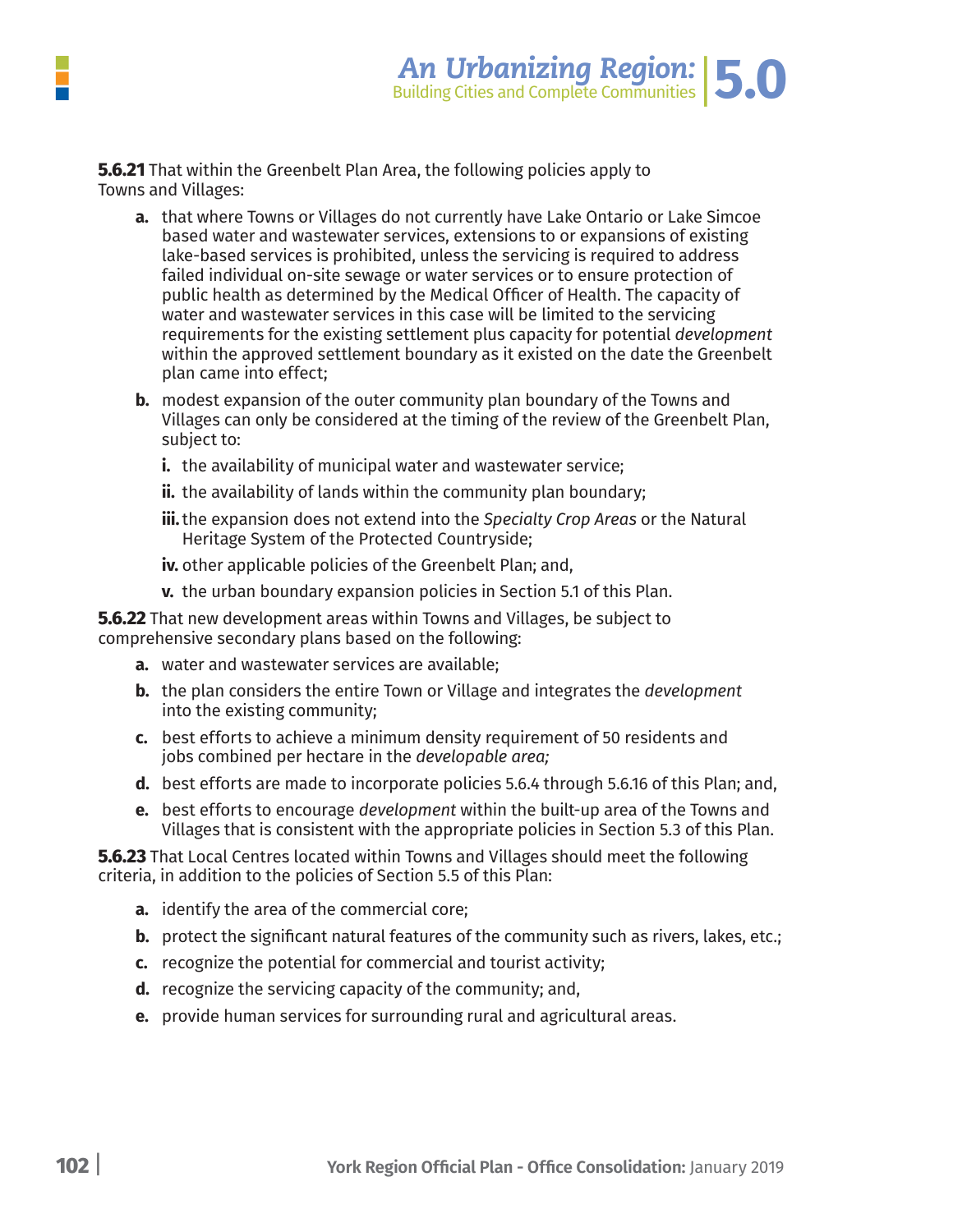#### **Hamlets**

A Hamlet is a small settlement of existing residential and limited commercial, industrial or institutional uses. The majority of York Region's Hamlets exist within the Protected Countryside Area designation of the Greenbelt Plan and within the Countryside Area designation of the Oak Ridges Moraine Conservation Plan.

These communities are usually serviced by individual private on-site wastewater systems and drilled wells. Hamlets were often the first settlements in the Region and are valued for their part in retaining the rural character and cultural heritage resources of the past.

*Policies on Hamlets in the Oak Ridges Moraine and Greenbelt are included in Chapter 6 Agricultural and Rural Areas.*

**Objective: To retain the rural character and cultural heritage of Hamlets while permitting limited growth through infilling.**

#### **It is the policy of Council:**

**5.6.24** That local official plans and zoning by-laws shall designate the boundaries of Hamlets and provide policies that limit future growth to minor infilling, subject to the ability to service growth by individual private on-site water and wastewater systems.

**5.6.25** That limited small-scale industrial, commercial and institutional uses may be permitted in local official plans, subject to the ability to service the use by individual private on-site water and wastewater systems.

**5.6.26** That *major development* shall not be permitted in Hamlets.

**5.6.27** That consents may be permitted in Hamlets, subject to local official plan consents policies and the ability to service the *development* by individual private on-site water and wastewater systems.

**5.6.28** That residential infilling shall be encouraged to occur in depth rather than along strips and should complement the historic character of the settlement. Any increase in the number of residents through infilling must not change the rural nature of the Hamlet.

**5.6.29** That the expansion of a Hamlet into a *Specialty Crop Area* is prohibited.

**5.6.30** That local municipalities may undertake minor rounding out of Hamlet boundaries in accordance with the Greenbelt Plan only at the time of the local municipality's Greenbelt Plan conformity exercise.

**5.6.31** That where Hamlets occur in *new community areas,* growth in the Hamlet shall be co-ordinated with new community *development* on the surrounding lands to permit the orderly extension of municipal services to the Hamlet.

**5.6.32** That local municipalities are required to update Hamlet policies in accordance with policies of this Plan and applicable provincial policies.